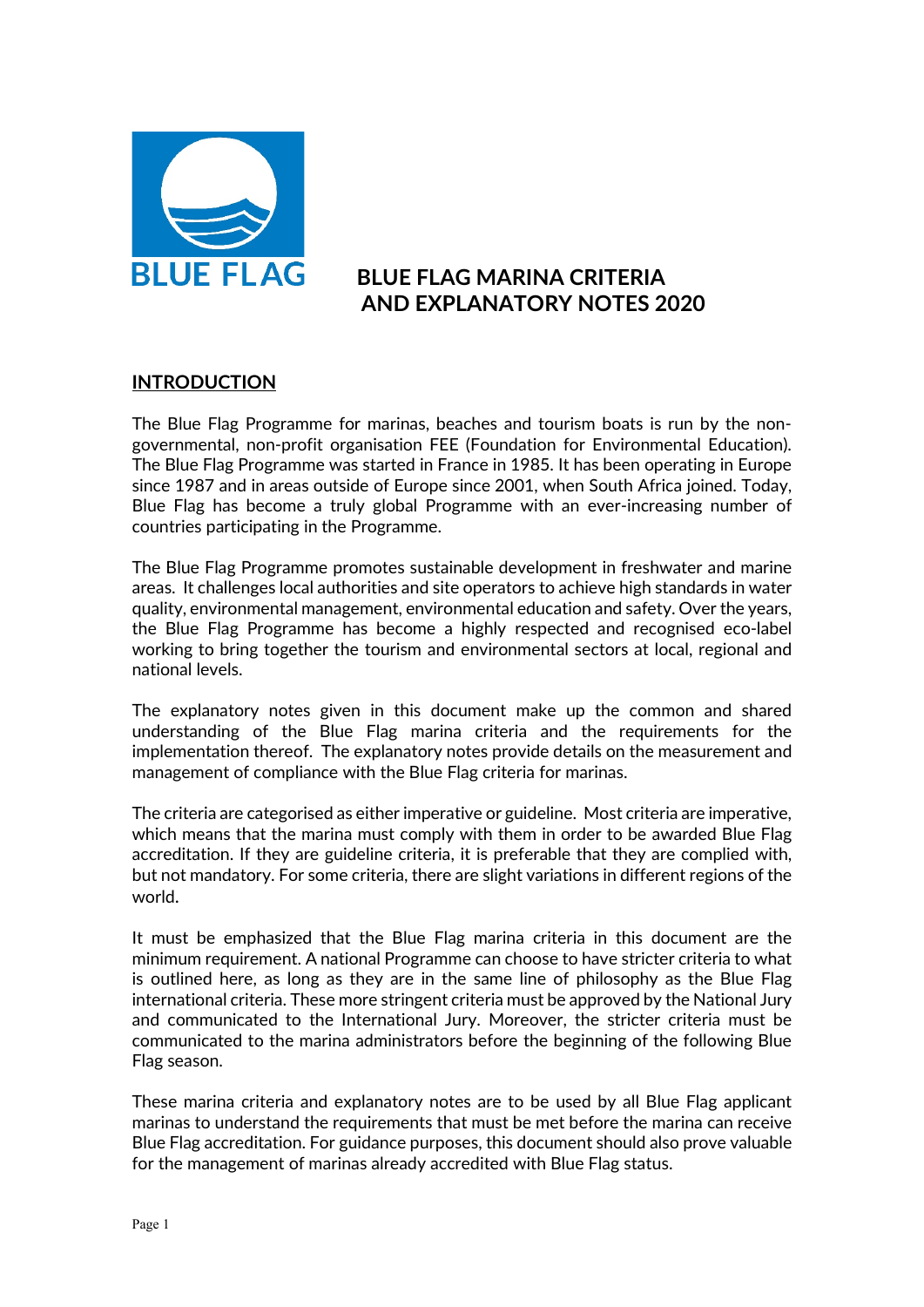The marina criteria and explanatory notes also serve as a guide for the National, Regional and International Blue Flag Juries when making decisions about a Blue Flag marina candidate.

If a marina that has Blue Flag accreditation does not comply with the Blue Flag criteria, the flag may be permanently or temporarily withdrawn from the marina. There are several degrees of non-compliance:

1. A **minor non-compliance** occurs when there is a problem with only one imperative criterion which is of little or no consequence to visitor health and safety and the site environment.

Should the non - compliance be to the detriment of visitor health and safety or the site environment it must be treated as major non - compliance.

When minor non-compliance occurs and can be immediately rectified, the flag is not withdrawn, and the non-compliance is only registered in the control visit report. If, however a minor non-compliance cannot be rectified immediately, the site is given 10 days in which to comply fully with all criteria. The flag is withdrawn until all problems are rectified and this is noted on the Blue Flag national and international websites.

2. **Multiple non-compliance** relates to non-compliance with two to three imperative criteria which are of little or no consequence to visitor health and safety and the site environment.

Should any on the non - compliance be to the detriment of visitor health and safety or the site environment it / they must be treated as major non - compliance.

When multiple non-compliances occur, the site is given 10 days in which to comply fully with all criteria, the flag is withdrawn until all the problems are rectified and the national and international websites are updated accordingly.

3. **Major non-compliance** occurs when the site does not comply with one or several criteria, with consequence for the health and safety of the site user or to the environment, as well as the general perception of the site and therefore the Programme.

When detecting a major non-compliance, the flag is withdrawn immediately and for the rest of the season. The site information board must clearly indicate that Blue Flag award has been withdrawn. The national and international websites are updated accordingly.

In all cases of non-compliance, the National Operator must immediately inform the local authority/marina operator about the observed areas of non-compliance. Information about the reason for a withdrawal of the flag must be posted clearly at the marina information board. The local authority/marina operator must inform the National Operator of re-compliance with the criteria and present the appropriate documentation needed. The flag can then be raised at the marina again. The National Operator should also consider a follow-up control visit to check that the marina does comply. In the event that the local authority/marina operator does not ensure and document re-compliance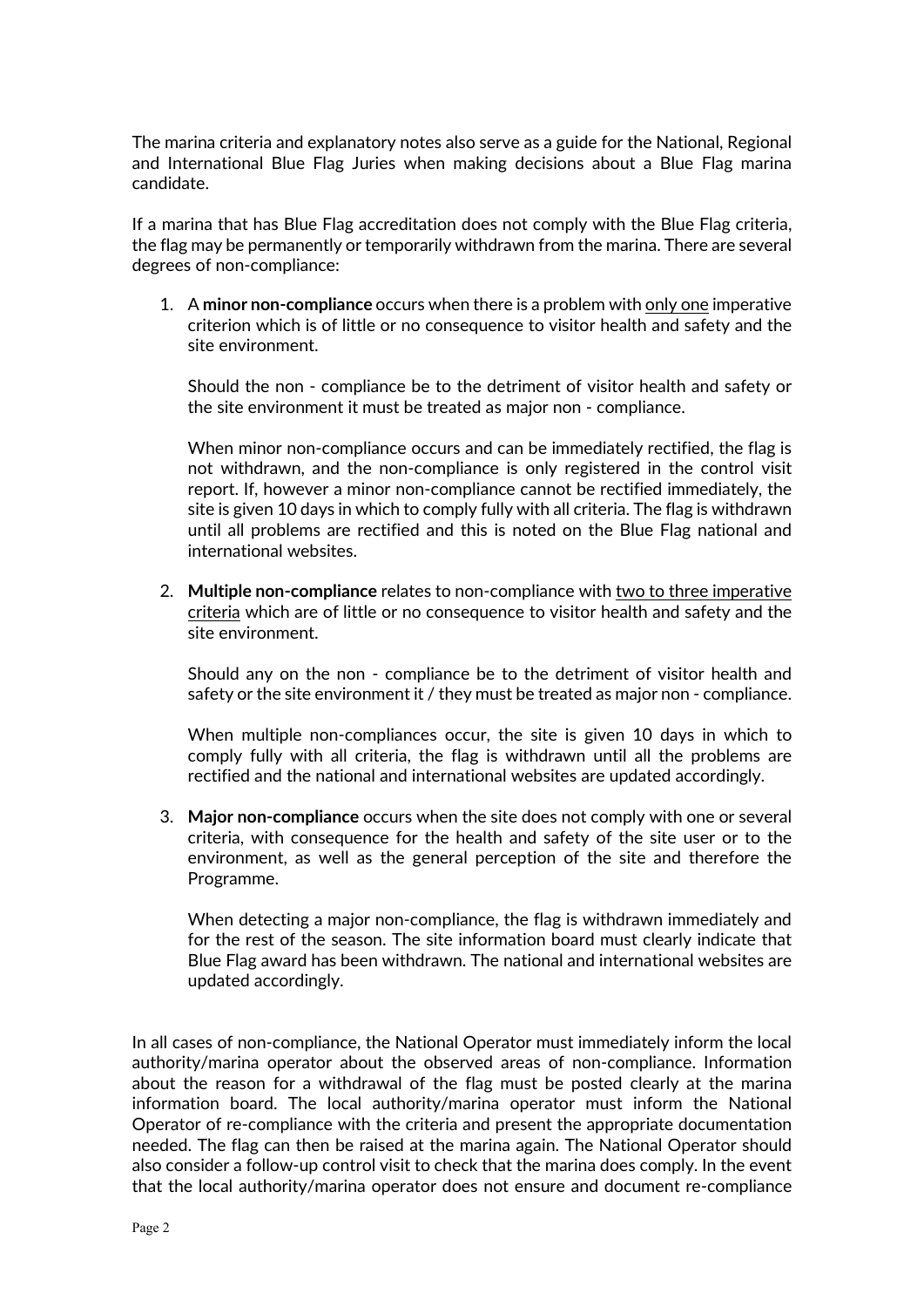with the criteria within 10 days, the National Operator must ensure that the Blue Flag is withdrawn for the rest of the season at the marina.

In the event that conditions on the marina change and the flag has to be temporarily withdrawn, e.g. when climatic events cause damage to the marina or an emergency arises, the marina management must inform the National Operator that the flag has been temporarily withdrawn. and the national and international website must be updated accordingly.

Apart from updating the Blue Flag websites of the status of the marina, the National Operator must inform the Blue Flag International Head Office about the non-compliance. If the non-compliance is noted at by an international controller, the National Operator has to give feedback to the International Coordination within 30 days.

The applicant for Blue Flag accreditation is the authority charged with responsibility for the marina. This may be a local municipality, private hotel, national park, or private marina operator. A marina may be eligible for Blue Flag accreditation if its area is legally designated according to national provisions and it has the necessary facilities and services to comply with the Blue Flag criteria.

FEE, and the National Operator in a country, reserve the right to refuse or withdraw Blue Flag accreditation from any marina where the local authority/marina operator is responsible for violations of national environmental regulations or otherwise acts in discord with the objectives and spirit of the Blue Flag Programme. Blue Flag marinas are subject to announced and/or unannounced control visits by the National Operator and FEE International.

## **DEFINITION OF A BLUE FLAG MARINA**

A Blue Flag marina must be a marina with pontoons or piers for pleasure boats. It can be part of a larger harbour with other activities, if the Blue Flag marina is clearly separated from other harbour activities. The marina can be located in marine or inland waters. The marina must have the necessary facilities to comply with the Blue Flag criteria. The marina must appoint a person to be responsible for communications on all matters relating to the Blue Flag Programme. The marina must be accessible for unannounced inspection by FEE.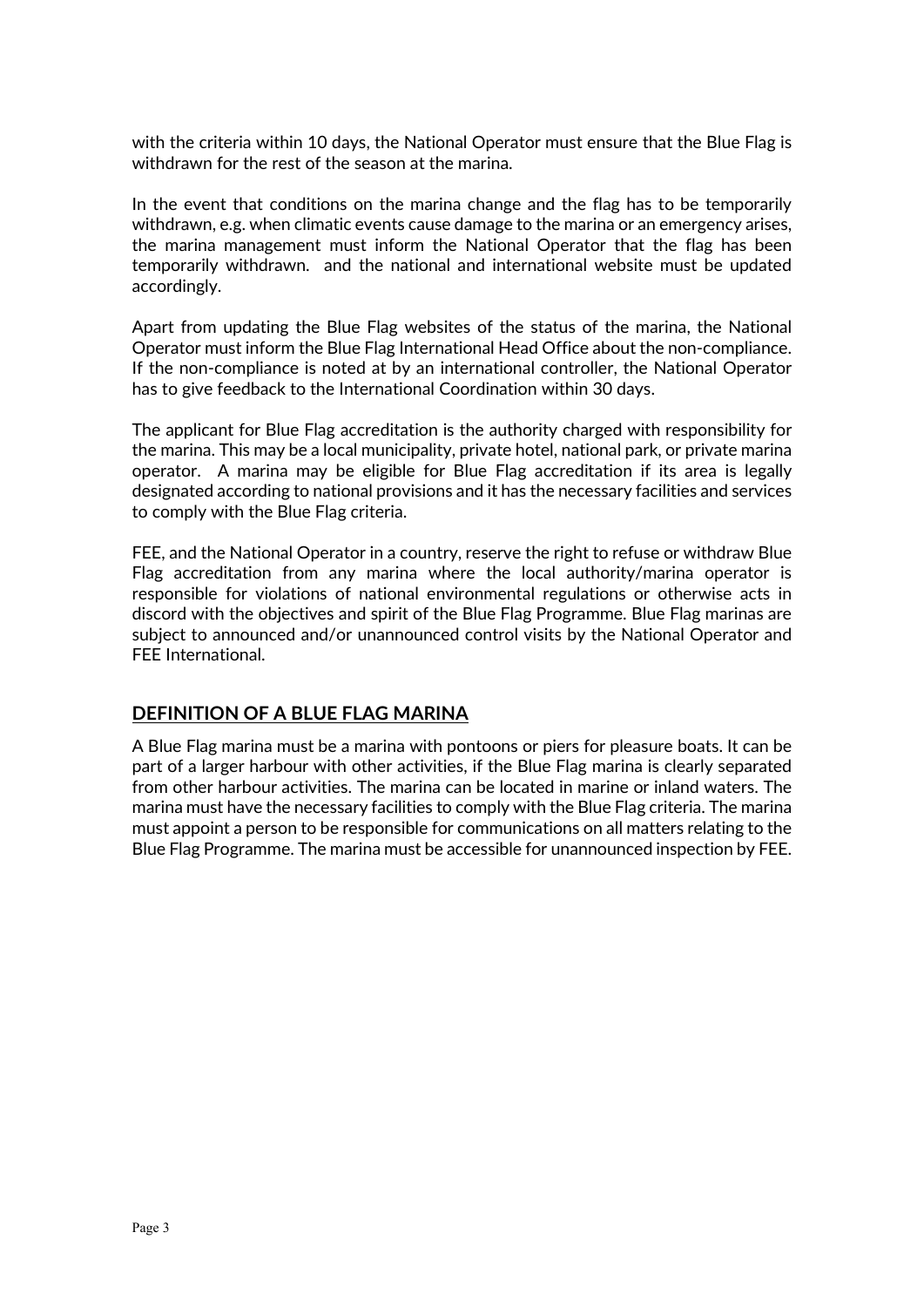## **ENVIRONMENTAL EDUCATION AND INFORMATION**

#### **1. Information relating to local eco-systems and environmental elements must be available to marina users**

The aim of this criterion is to ensure that the marina users and boaters are well informed and educated about the eco-systems and sensitivity of the surrounding environment, and that they are motivated to learn about and experience this environment in a responsible way.

The information about the coastal zone eco-system and nearby sensitive, natural areas and marine areas (including Coastal or Marine Protected Areas) must be publicly displayed on the information board at the marina. Nearby sensitive areas are defined as areas within walking distance from the marina (a few kilometres) and nearby sensitive, natural marine areas are defined as coastal or inland areas easily reached by boat (within the distance frequently sailed by the users of the marina). The information must include both the information about the sensitive area and, in cases where it is possible to visit the sensitive area, a code of conduct for activities within the area. Details must also be provided about sensitive marine areas to avoid when sailing or mooring.

It is particularly important for applicants with marinas located in natural settings to pay close attention to this criterion. If there are no particularly sensitive areas nearby, information about the general surrounding eco-systems must be posted.

Other general environmental information about the surrounding environment could also be appropriate and could demonstrate the environmental commitment of the marina.

Some sites at/near the Blue Flag marina may be very sensitive and require special management. In these cases, the marina operator is strongly encouraged to consult an appropriate conservation organisation for advice on how to manage these sites. Where areas require special management, at the time of application, the applicant must provide confirmation that this consultation has taken place and that a management plan will be implemented.

In exceptional cases, the sensitivity of certain natural areas may precludes them from being included in the information posted at the marina, due to the fact that such information could increase the number of visitors to the area and possibly endanger wildlife or impact on habitats.

| <b>LIMPERATIVE CRITERION</b> | <b>GUIDELINE CRITERION</b> |
|------------------------------|----------------------------|
| All regions                  |                            |

#### **2. A code of conduct that reflects appropriate laws governing the use of the marina and surrounding areas must be displayed at the marina**

A code of environmental conduct must cover the following issues:

- Use of the reception facilities for hazardous waste / oil waste, etc.
- Use of the garbage containers / litter bins / waste recycling facilities
- Respect for sensitive protected natural areas
- Avoidance of sensitive protected areas where sailing is prohibited
- Use of the boat-repairing and washing areas according to the prescriptions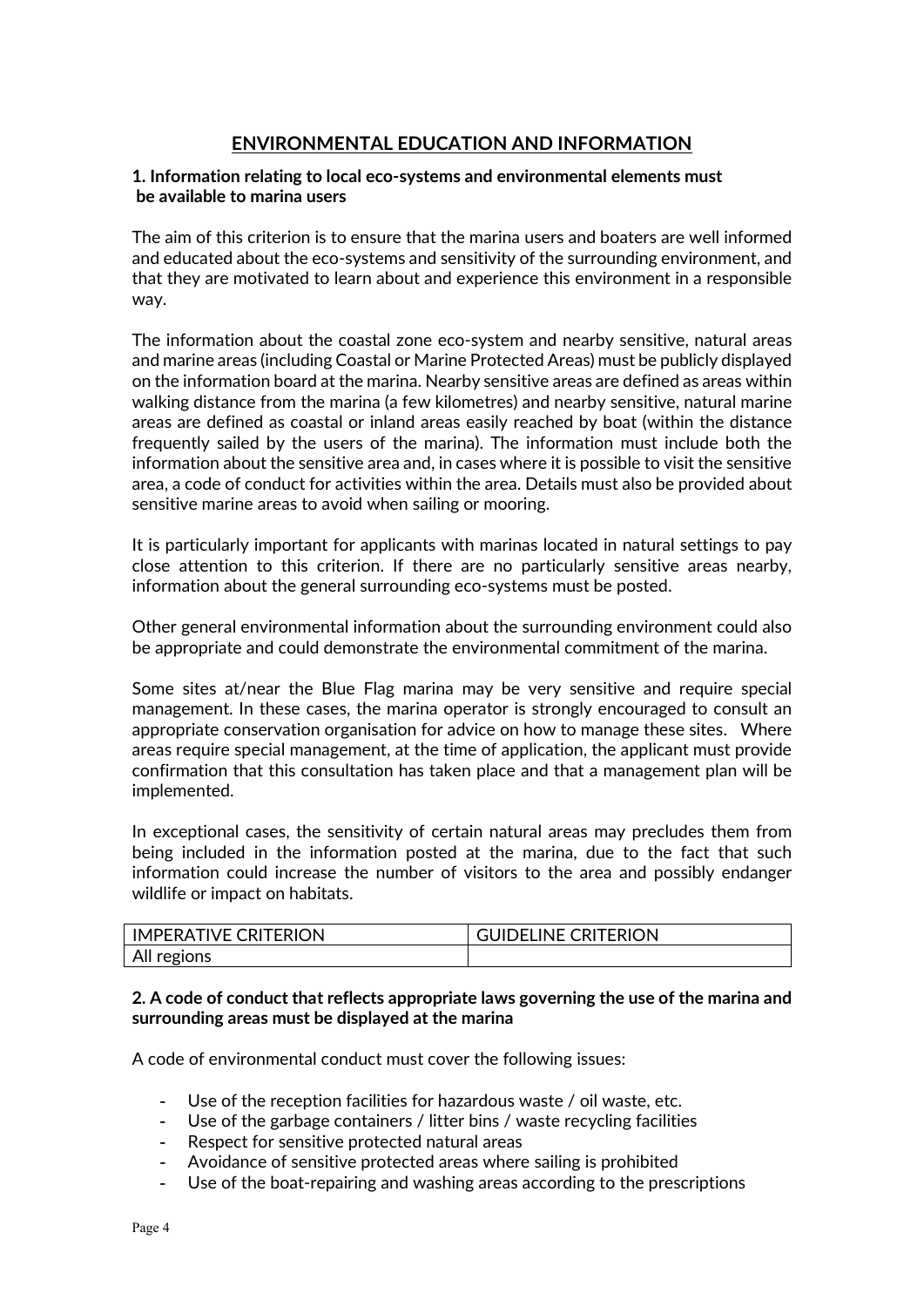- Prohibition of emptying litterbins, toilet tank waste, etc. into the marina, at sea or along the coast
- Use of the toilet tank waste facilities

The code of conduct must be posted on the information board. In addition, the code of conduct can be distributed to boat owners (leaflet form) when possible, and could also be available on the marina website.

| <b>IMPERATIVE CRITERION</b> | <b>GUIDELINE CRITERION</b> |
|-----------------------------|----------------------------|
| All regions                 |                            |

### **3. Information about the Blue Flag marina Programme and/or the Blue Flag marina criteria must be displayed in the marina**

Information about the Blue Flag Programme must be displayed on the information board. The correct Blue Flag logo must be used, in accordance with the FEE branding guidelines. The essence of each of the four categories of Blue Flag criteria must be explained. It is strongly recommended that the entire list of criteria is available at the marina for interested visitors. Furthermore, contact details of the Blue Flag International Head Office, the Blue Flag National Operator and the local person responsible for the marina must be displayed. Visitors must be encouraged to contact the relevant authority if they come across any non-compliance with the Blue Flag marina criteria. This is done by displaying the contact details of the marina operator, the National Blue Flag Operator and the Blue Flag International Head-office.

The information posted on the information board must also include the duration of the Blue Flag season and on what basis a marina can receive Blue Flag accreditation.

Blue Flag beaches and marinas can promote the Green Key Programme as another ecolabel FEE Programme with a message such as: "Along with the Blue Flag, the Foundation for Environmental Education also develops another eco-label for touristic enterprises: Green Key. Find more information at: [www.green-key.org.](http://www.green-key.org/)"

The following information about the Blue Flag Programme could be useful when preparing the information to be posted on the information board:

#### **The Blue Flag Programme:**

This marina has been awarded a Blue Flag. The Blue Flag is an environmental award given to marinas making a special effort to implement sound management with respect to the local environment and nature, and providing users with information on environmental issues. To attain the Blue Flag, the marina has to comply with a number of criteria concerning environmental information and education, environmental management, safety and service facilities, and water quality.

The Blue Flag is awarded by the Foundation for Environmental Education (FEE), a nongovernmental environmental organisation and is represented by national organisations in each of the participating countries in Europe, the Caribbean, New Zealand and South Africa. Along with the Blue Flag, FEE also develops another eco-label for accommodations: Green Key. Find more information at: www.green-key.org

- The Blue Flag is an environmental award for beaches, tourism boats and marinas
- The Blue Flag is concerned with four main areas: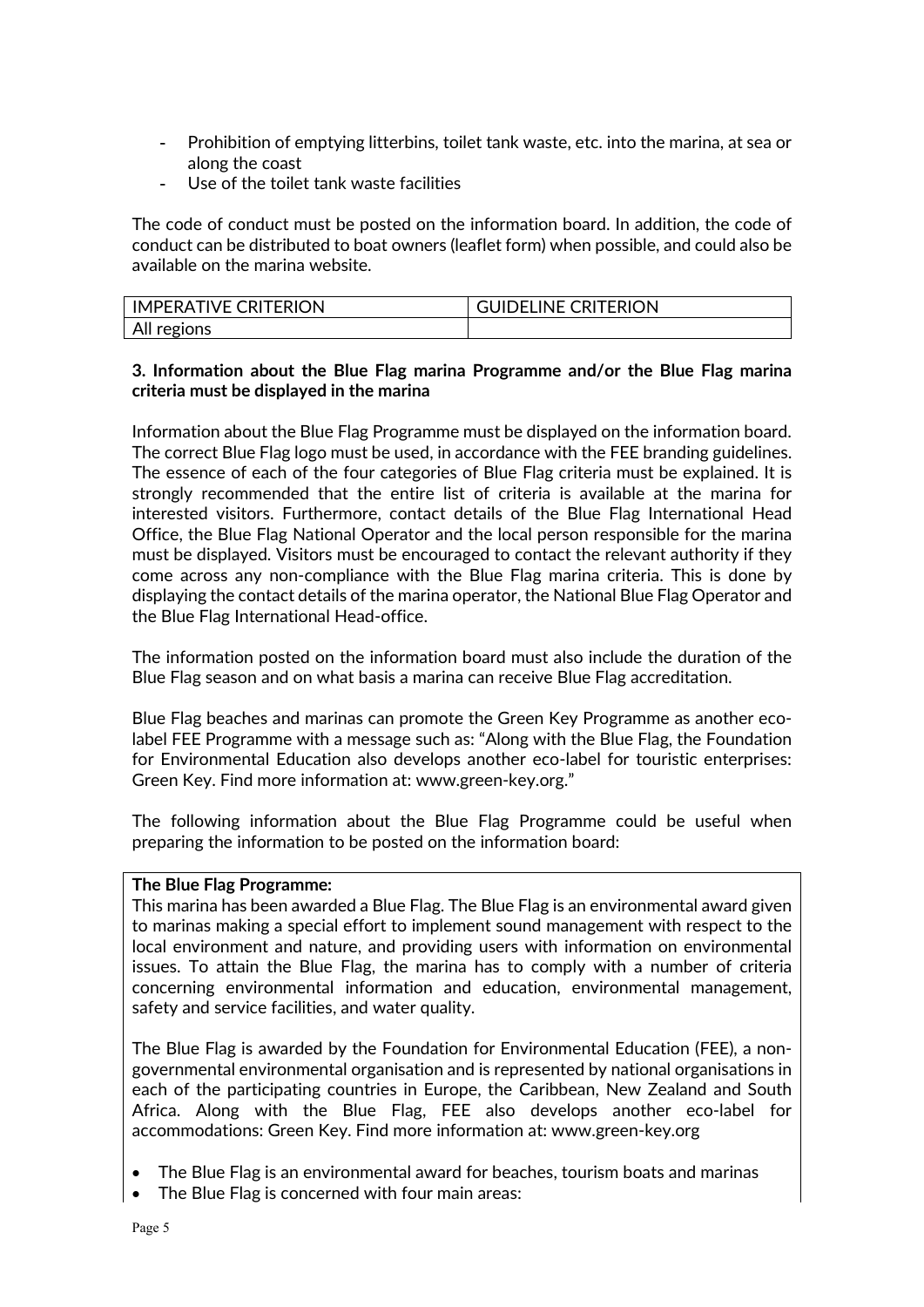- 1) Environmental education and information
- 2) Environmental management
- 3) Safety and service facilities
- 4) Water quality
- The Blue Flag is only awarded for one season at a time and the award is only valid as long as the criteria are fulfilled. When this is not the case, the persons responsible at local level must remove the Blue Flag
- The national FEE organisation conducts control visits to the Blue Flag sites during the season.

## **You can help the Programme by also taking action to protect the environment:**

- Follow instructions of the code of conduct at the marina
- Use environmentally-friendly products for paints, detergents, chemicals etc.
- Report any pollution or other violations of environmental regulations to the authorities
- Save water, electricity and fuel
- Encourage other sailors to take care of the environment

| <b>IMPERATIVE CRITERION</b> | <b>GUIDELINE CRITERION</b> |
|-----------------------------|----------------------------|
| All regions                 |                            |

### **4. The marina is responsible for offering at least three environmental education activities to the users and staff of the marina**

Environmental education activities promote the aims of the Blue Flag Programme by:

- Increasing the awareness of, and care for, the aquatic environment by recreational users and inhabitants of the adjacent areas
- Providing training in environmental matters and best practice methods to marina personnel, suppliers to the marina and other tourist services operating in the area of the marina
- Encouraging the participation of local stakeholders in local ecosystem management
- Promoting sustainable recreation and tourism in the area
- Promoting sharing of ideas and efforts between the Blue Flag Programme and other FEE Programmes (YRE, LEAF, Eco-Schools and Green Key).

The planned activities for the coming season must be included in the application form, as well as information about the environmental education activities carried out during the previous Blue Flag season (if applicable).

There must be at least three different activities offered by the marina and carried out within the Blue Flag season. The activities must focus on the environment, environmental issues, Blue Flag environmental issues or sustainability issues.

The education activities should be effective and relevant. It is recommended that the marina management should re-evaluate the activities implemented in previous seasons and work towards constantly improving them.

Furthermore, these environmental education activities must be offered for free. A small participatory fee is accepted if need be to cover costs such as lunches, water, etc. but no business benefits can be made of these environmental education activities.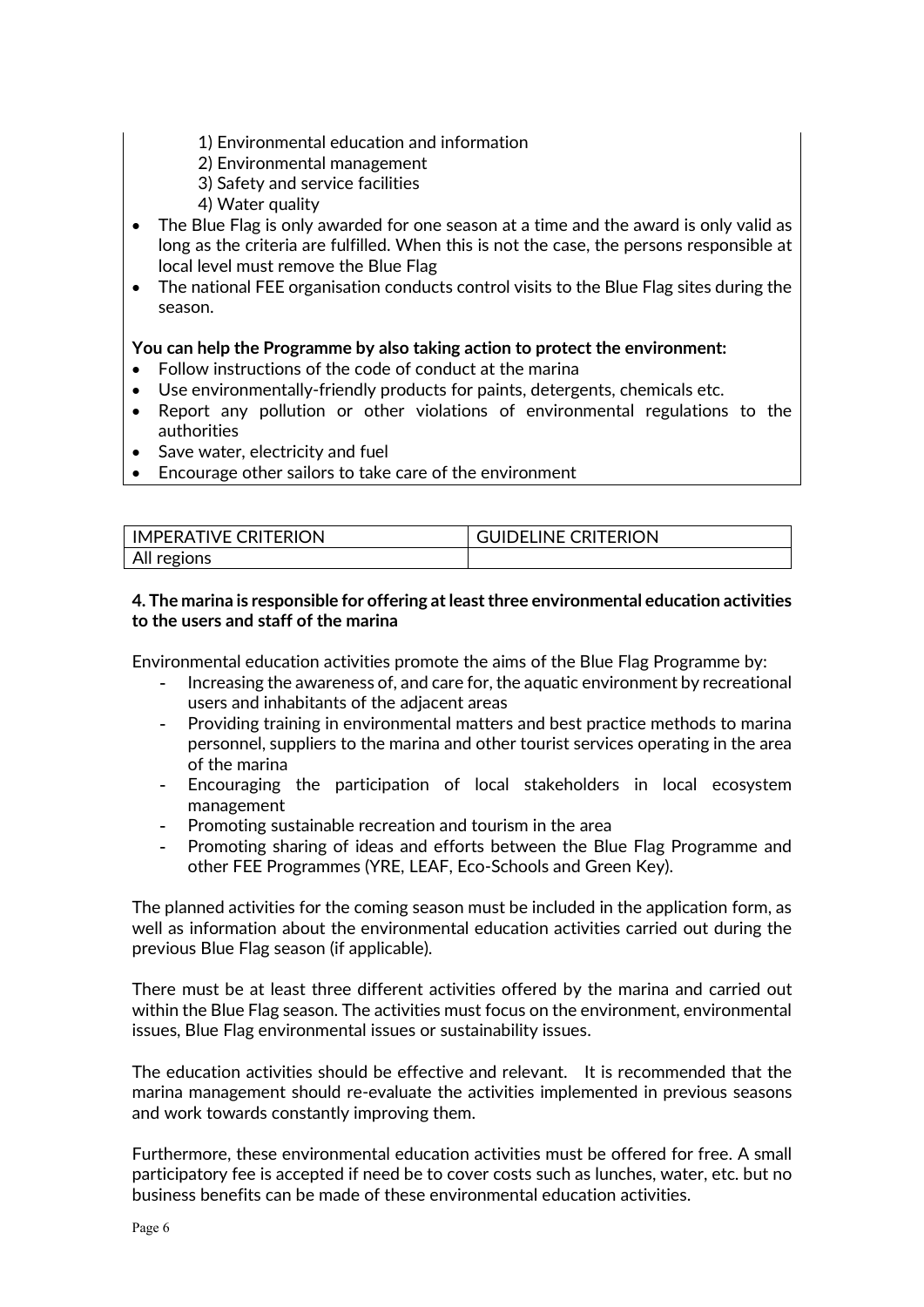If specific designated areas (including Coastal or Marine Protected Areas) exist near a Blue Flag marina (e.g. mangroves, sea grass beds), it is strongly recommended that 1 or 2 environmental activities deal with these sensitive, natural areas.

#### **Types of Activities**

There must be a mix of different types of educational activities carried out by the marina. The different types of activities can be divided into five categories:

Activities for Passive Participation: This could include exhibitions, demonstrations, films, presentations, slide shows, conferences, debates, presentations by international experts, etc.

Activities for Active Participation: This includes guided tours, educational games, theatre/plays, cleaning days, photography or drawing competitions, nature reconstruction projects, recycling projects, green technology projects, community coastal monitoring Programmes, etc.

Training Activities: This could be training for boaters or marina staff, people in charge of children groups, contractors, specific national training Programmes, etc.

Publishing and Media: The production of leaflets, stickers, interpretive signs, postcards, school and municipal newsletters, books, T-shirts, bags, posters, radio broadcasts, etc.

Blue Flag Environmental Information Centre: This is a place where specific information about Blue Flag and environmental education issues can be provided. Such a centre or place should offer both activities and exhibitions and provide environmental and nature information in order to qualify as an environmental interpretation or education centre. Information about its location and activities is provided at the marina or in nearby tourist information offices.

#### **Target groups**

The activities must be addressed to a wide range of different target groups. These target groups include visitors, boaters, workers, locals, other tourism employees, fishermen, local industries, etc.

The types, amounts and target groups of activities must match the situation. For example, in a major tourist destination, more than one activity per season should be available to the general public.

#### **Connection with existing Programmes**

It is recommended that the marina work with other groups, NGO's, with local Blue Flag beaches or with participants of other FEE Programmes, with experts and universities to help set up and implement the activities.

#### **Information about activities**

Information about the publicly accessible activities must be made available at the marina and preferably also in tourism newspapers or magazines or posted in tourism offices. The published information should include: what kind of activities, when and where are they going to take place, who they are for, etc.

#### **Not Acceptable**

Activities that are not acceptable for meeting this criterion are activities: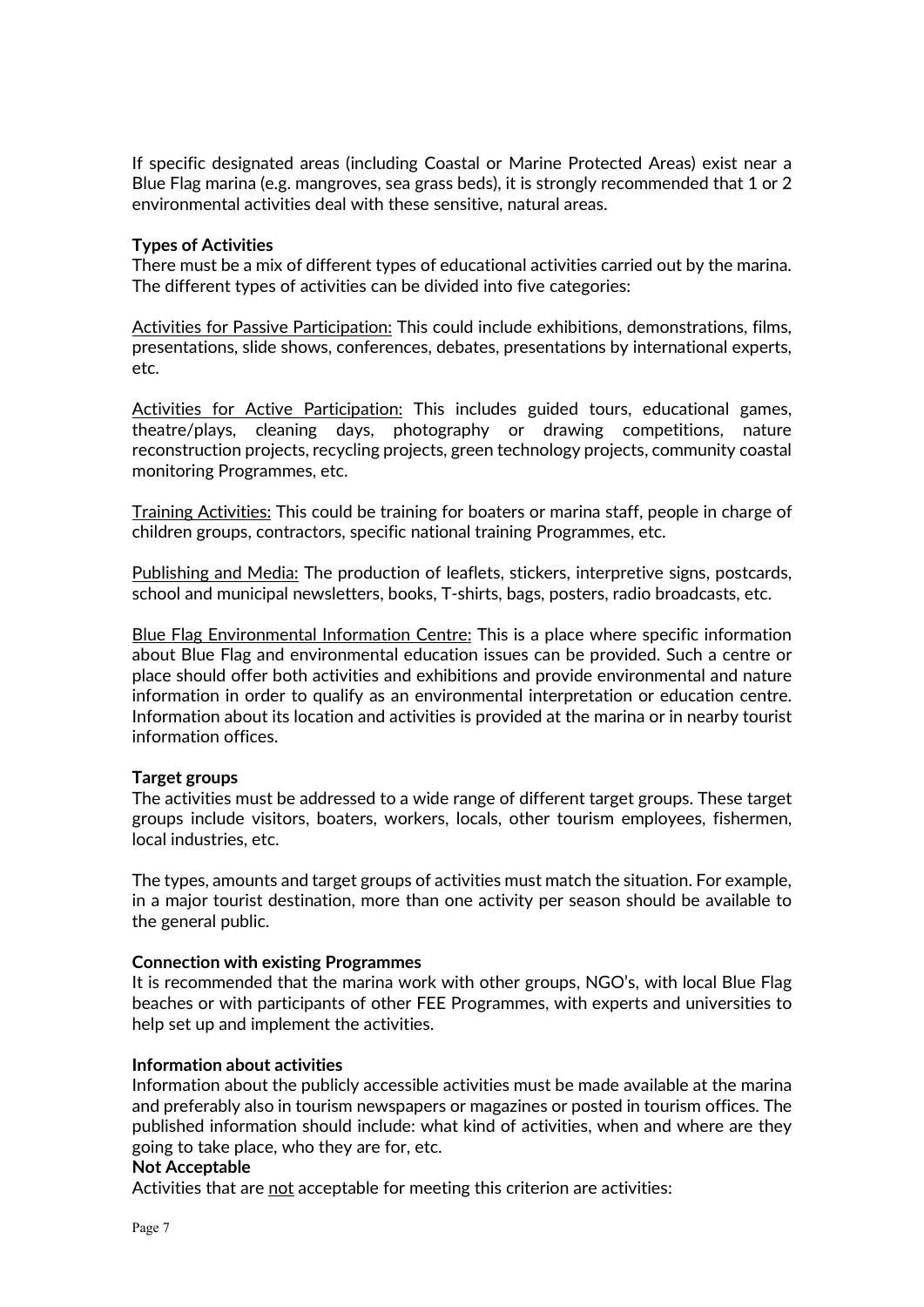- − carried out to meet other Blue Flag criteria such as the general cleaning of the marina, waste management, recycling, etc.
- − focusing only on tourism without a specific focus on sustainable practices
- − otherwise carried out by the marina as part of the standard management of health, safety, or tourism.

#### **Examples**

Examples of good educational activities can be found or downloaded from the Blue Flag international website (www.blueflag.org).

| <b>IMPERATIVE CRITERION</b> | <b>GUIDELINE CRITERION</b> |
|-----------------------------|----------------------------|
| All regions                 |                            |

#### **5. The Individual Blue Flag for boat owners is offered through the marina**

The management at the marina must offer the Individual Blue Flag for Boat Owners at the marina office. The Individual Blue Flag is a small flag offered (given or purchased) to private boat owners who commit themselves to an environmental code of conduct. Both national and foreign boat owners are eligible for the Individual Blue Flag, as long as they do not provide any commercial activities on their boat.

The exact content of the environmental code of conduct varies from country to country, but they should, at a minimum, contain the following:

- I will not throw garbage into the sea or along the coast
- I will not release waste water into the sea, in coastal waters or sensitive areas
- I am using a holding tank for the collection of toilet waste on board
- I will not release poisonous or toxic waste (oil, paint, used batteries, cleaning agents, etc.) into the sea. I will safely dispose of these wastes in containers provided in the marina/harbour.
- I will promote and use recycling facilities (glass, paper, etc.)
- I will use the most environmentally-friendly products (paints, anti-fouling agents, paint remover, detergents, chemicals etc.) available
- I will instantly report pollution or other violations of environmental regulations to the authorities
- I will not use illegal fishing practices and I will respect periods when fishing is prohibited
- I will protect animals and plants in the sea, including not disturbing breeding birds, seals or other marine mammals
- I will respect sensitive and protected natural areas
- I will avoid anchoring in sensitive areas
- I will avoid disturbing fishery or fishing gear
- I will be respectful and considerate to other people and the environment
- I will not buy or use objects made from protected/endangered species or from underwater archaeological findings
- I will encourage other sailors to take care of the environment
- By signing this code of conduct, I hereby declare that I will only use it for my private boat and not for any commercial use

Page 8 The code of conduct must bear the name, signature and address of the boat owner and must also contain the name and address of the National Operator or Blue Flag Head-Office. If the boat owner hands in the Code of Conduct to the marina management, they should send it to the national operator who will then send the flag to the boat owner. Alternatively, the boat owner can send it directly to either the national operator or the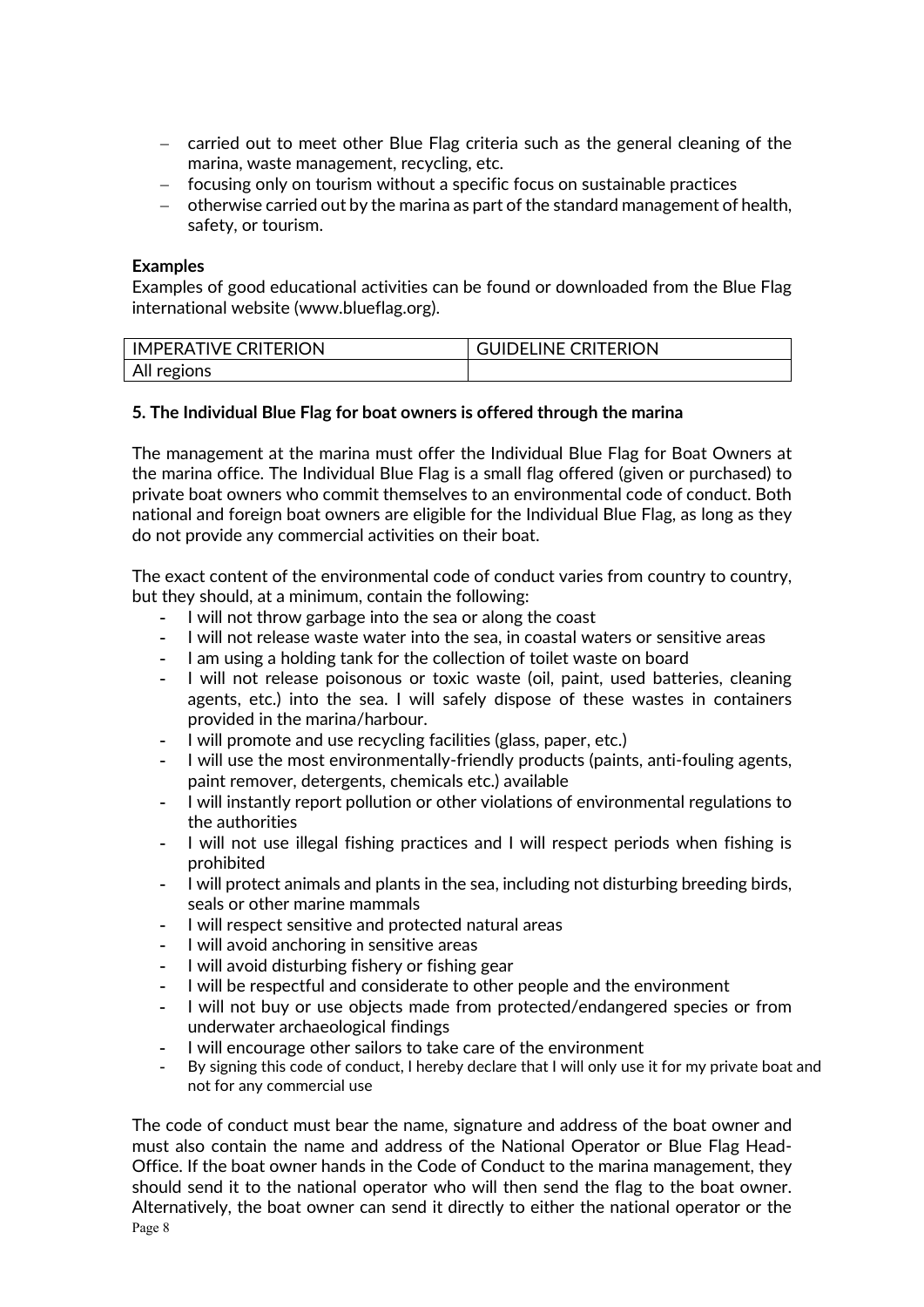Head-Office. All boat owners flying the Blue Flag will have their name and addresses registered with the National Operator.

The marina must offer the environmental code of conduct at the marina office, clubhouse or shop. If there is no national version of the environmental code of conduct available, the international version should be presented. In addition, information about the Individual Blue Flag for Boat Owners must be displayed on the information board.

| <b>IMPERATIVE CRITERION</b> | <b>GUIDELINE CRITERION</b> |
|-----------------------------|----------------------------|
| All regions                 |                            |

## **6. Twice a year there is a meeting with the staff about Blue Flag measurements / environment / sustainability**

This is preferably done before and after the Blue Flag season, but for those marinas with yearlong seasons, the meetings can be held every six months. This can be checked by reports or minutes of management meetings.

| <b>IMPERATIVE CRITERION</b> | <b>GUIDELINE CRITERION</b> |
|-----------------------------|----------------------------|
|                             | All regions                |

### **7. Every employee knows about Blue Flag and can communicate about Blue Flag with the guests**

There is an internal system in the marina management that new staff is informed about the Blue Flag Programme, and that, especialy for new employees, there is training about what Blue Flag criteria mean in his/her job. Part-time staff in high-season must also be informed about the Blue Flag.

| I IMPERATIVE CRITERION | <b>GUIDELINE CRITERION</b> |
|------------------------|----------------------------|
|                        | All<br>regions             |

#### **ENVIRONMENTAL MANAGEMENT**

**8. A marina management committee should be established to be in charge of instituting environmental management systems and conducting regular environmental audits of the marina facility**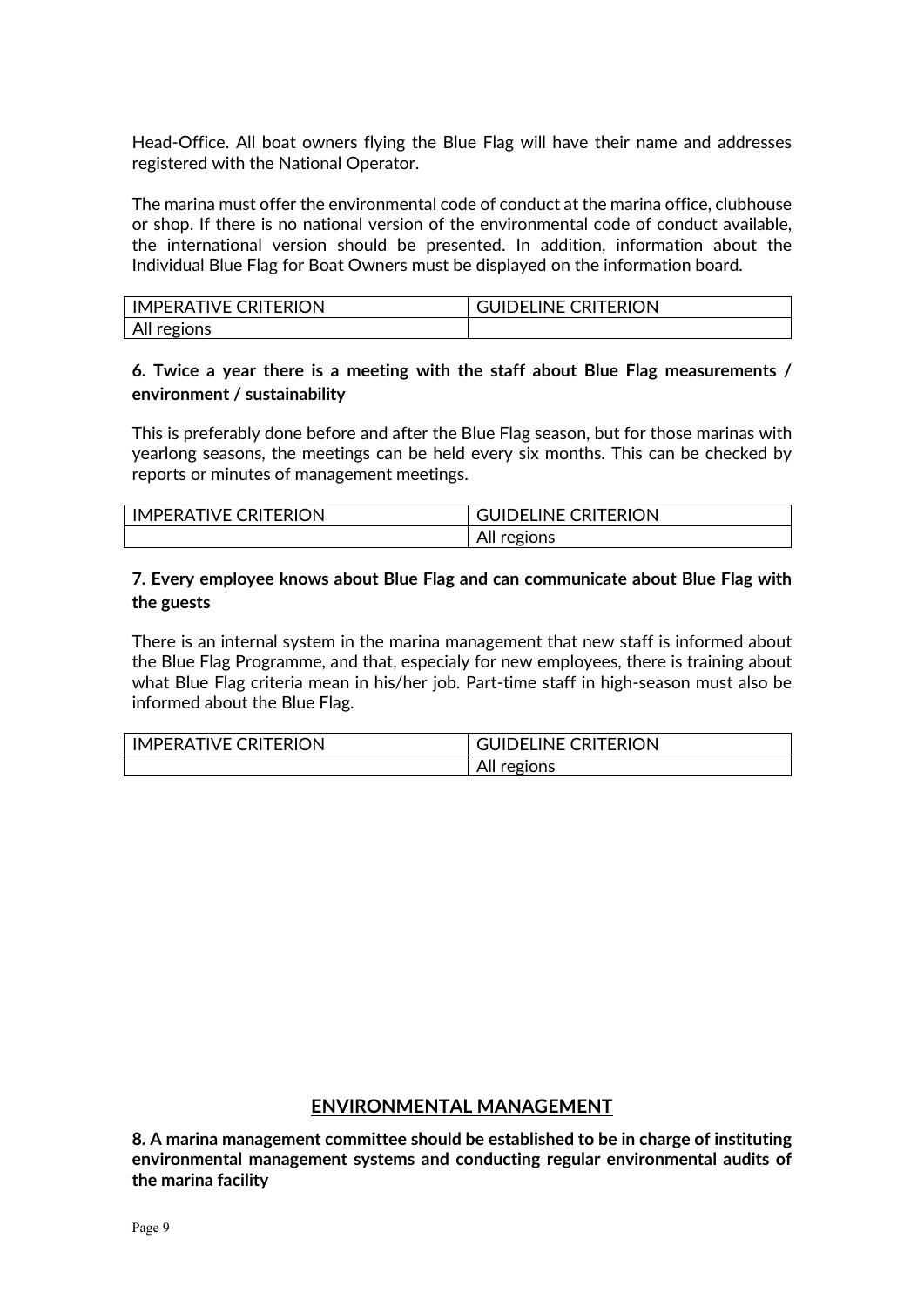The marina management committee should consist of all the relevant stakeholders at the local level. Relevant stakeholders could include representatives from: the local authority, local tourism, sailing organizations, Marine Protected Area representative, educational representative, local environmental NGO, etc.

The marina management committee should cooperate with the marina manager to institute the environmental management system and to conduct regular environmental audits of the marina. The committee is furthermore jointly, with the marina manager, charged with ensuring compliance with other environmental management criteria.

| <b>IMPERATIVE CRITERION</b> | <b>GUIDELINE CRITERION</b> |
|-----------------------------|----------------------------|
|                             | All regions                |

#### **9. The marina must have an environmental policy and an environmental plan. The plan must include references to water management, waste and energy consumption, health and safety issues, and the use of environmentally-friendly products wherever possible**

This criterion encourages the marina to investigate the environmental loads entering the marina, to plan and perform improvements of the environmental conditions at the marina, and finally, to document these improvements. The criterion therefore, not only aims to encourage marinas to get an overview of the environmental situation – but also to focus on the action that needs to be taken. Planning and improving the environmental conditions at the marina can - at the same time - have a positive effect on the economy of the marina.

The marinas participating in the Blue Flag Programme are very different in size and capacity. *See Appendix A for two suggestions on how to comply with this criterion*

| <b>IMPERATIVE CRITERION</b> | <b>GUIDELINE CRITERION</b> |
|-----------------------------|----------------------------|
| All regions                 |                            |

#### **10. Sensitive area must be managed**

Some sites at/near the Blue Flag marina may be very sensitive and require special management. In these cases, the marina operator must consult an appropriate conservation organisation or expert for advice on how to manage these sites. Where areas require special management, at the time of application, the applicant must provide confirmation that this consultation has taken place and that a management plan will be implemented.

In or near a Coastal and/or Marine Protected Area, it is necessary to consult with the Coastal or Marina Protected Area management in order to ensure compatible ecosystem conservation and biodiversity goals.

| <b>IMPERATIVE CRITERION</b> | <b>GUIDELINE CRITERION</b> |
|-----------------------------|----------------------------|
| All regions                 |                            |

**11. Adequate and properly identified, segregated containers must be in place for the storage of hazardous wastes. The wastes have to be handled by a licensed contractor and disposed of at a licensed facility for hazardous wastes**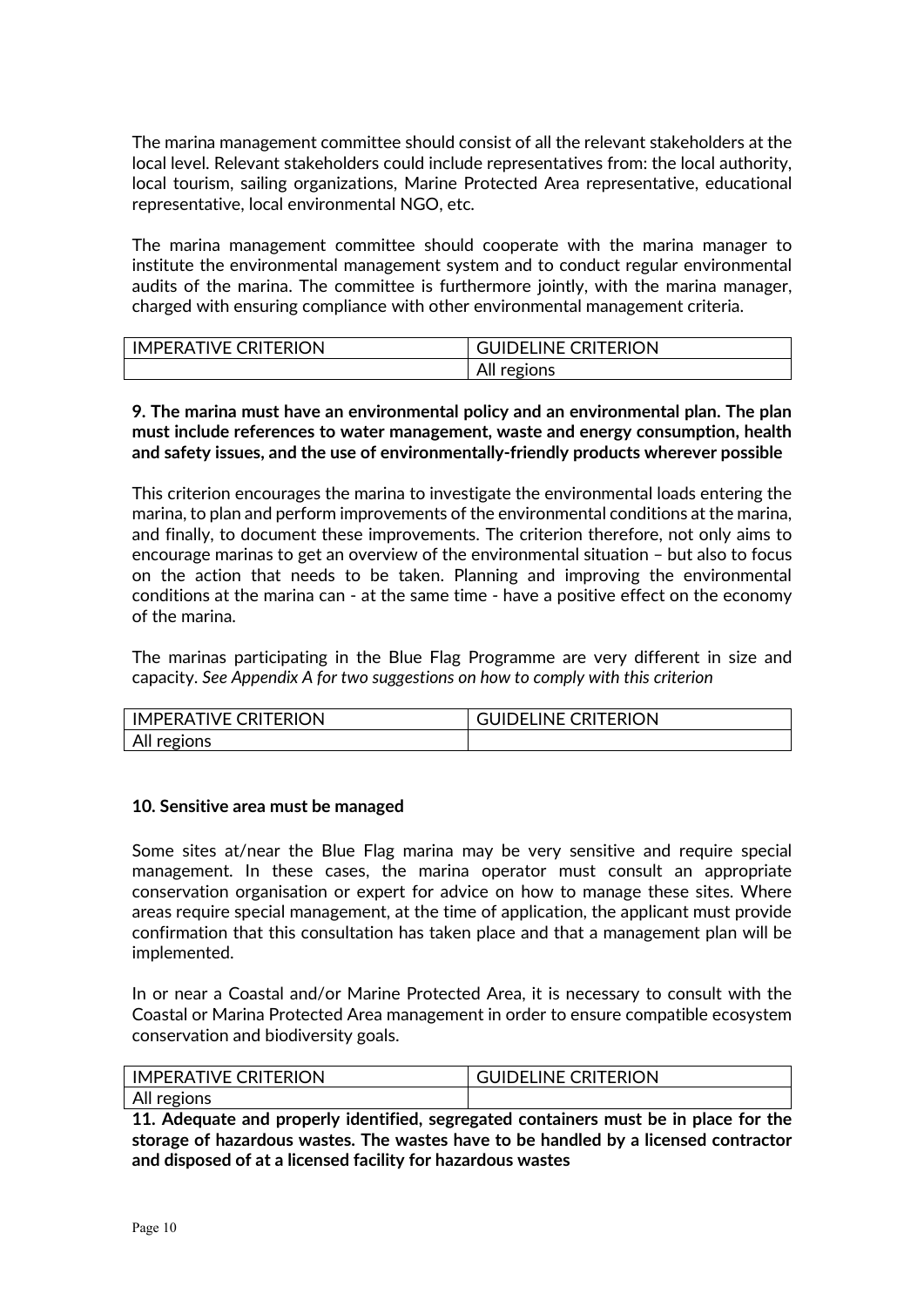The facilities for hazardous waste must provide segregated, properly identified containers for the collection of all relevant hazardous waste (e.g. paints, solvents, boat scraping, antifouling agents, batteries, waste oil, flares, etc.) in segregated containers that are properly identified. It is obligatory to have segregated facilities for at least three (3) different types of hazardous waste.

The facilities for receiving hazardous waste must be functional. In locating and choosing storage facilities, consideration should be given to aesthetics as well.

The capacity of the containers, the number of users of the marina and how frequently the containers are emptied, determine the number of containers placed in the marina.

The facilities for receiving hazardous waste must be clean and environmentally-safe, i.e. the containers must be suitable to contain the hazardous waste and the floor on which the containers stand must be concrete, a metal tray or of another solid material. The waste must be prevented from leaking, ignition, exploding, etc. They should be separated from other facilities and must not pose a danger to children. Wherever possible, the facilities should not be located close to the water. In the event of an accidental spillage, the area around the containers must be cleaned up immediately and rehabilitated as a matter of priority. The oil reception facilities should preferably include mobile oil reception facilities.

Licensed disposal facilities means facilities approved by authorities on the basis of environmental requirements. To ensure the correct collection, sorting, storage and disposal of the waste, the marina must comply with national/international waste management plans/standards (in Europe according to the EU Directive 2000/59/EC of 27 November 2000). The duty of the marina receiving Blue Flag accreditation is to ensure that the waste is properly disposed of. Licensed carriers must transport the hazardous waste to the licensed facility.

In the case of small and/or remote marinas (less than 150 berths) who find it impossible to deal with hazardous waste due to an inability to responsibly dispose of the waste, it is permissible to negotiate with another marina in the vicinity of their marina that has the facilities to recover and dispose of hazardous waste. If this neighbouring marina can deal with the hazardous waste of the small and remote marina, then it can accept the hazardous waste from the boating clients of the small and remote marina. However, this must be stipulated on the Blue Flag marina's information board as well as in the marina's information package to all visiting boaters.

A written agreement needs to be signed between the two marinas, however it remains the responsibility of the Blue Flag marina to ensure that the waste is properly managed.

| <b>IMPERATIVE CRITERION</b> | <b>GUIDELINE CRITERION</b> |
|-----------------------------|----------------------------|
| All regions                 |                            |

#### **12. Adequate and well-managed litterbins and/or garbage containers must be place. The wastes are handled by a licensed contractor and disposed of at a licensed facility**

All the land areas of the marina itself must appear clean with regularly emptied litter bins / garbage containers. Also restaurants, shops, green areas, etc. in the marina must be kept clean.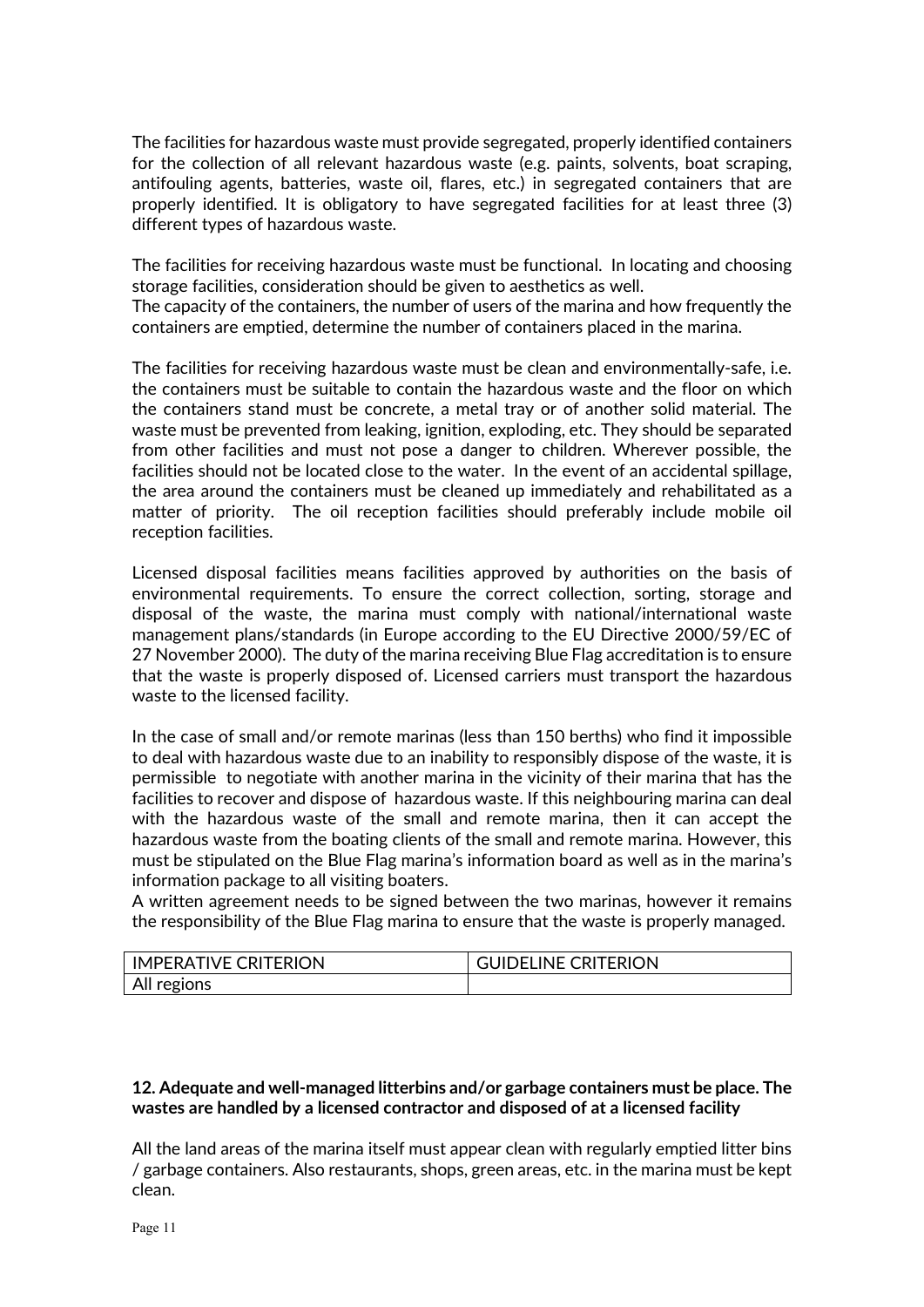Litterbins and/or garbage containers must be functional and attactive. Consideration should be given to aesthetics as well as functionality. If possible, it is also recommended that litterbins should be made of environmentally-friendly products.

An adequate number of litterbins/garbage containers must be present, depending on the number of users of the marina, the capacity of the litterbins/garbage containers and how frequently they are emptied.

Licensed disposal facilities means facilities approved by authorities on the basis of environmental requirements. The duty of the marina receiving Blue Flag accreditation is to make sure that its waste is properly disposed of. Licensed carriers must transport the waste to the licensed facility.

To ensure the correct collection, sorting, storage and disposal of the hazardous waste, the marina must comply with national/international waste management plans/standards (in Europe according to the EU Directive 2000/59/EC of 27 November 2000).

The marina must ensure cleaning of the area as often as needed (could be every day). In the case of severe pollution coming from outside, such pollution must immediately be removed according to the procedures in the emergency plan (criterion 18). In very severe cases, it may be necessary to withdraw the Blue Flag temporarily explaining the reasons for the withdrawal on the information board.

At the same time, it is important in the code of environmental conduct (criterion no. 2) to educate the marina users not to throw garbage, empty toilet tanks etc. into the marina or the sea.

| <b>IMPERATIVE CRITERION</b> | <b>GUIDELINE CRITERION</b> |
|-----------------------------|----------------------------|
| All regions                 |                            |

#### **13. The marina must have facilities for receiving recyclable waste materials, such as bottles, cans, paper, plastic, organic material, etc.**

In the marina, emphasis must be placed on waste minimisation. Waste must be separated to the largest possible extent into different categories and recycled.

Separation could include glass, cans, paper, plastic, organic material, etc. The marina must have facilities for receiving at least three different kinds of recyclable waste materials. To facilitate use, the containers must be well labelled, and if appropriate, in different languages.

Information about how to separate the recyclable waste must be provided at the location of the recycling facility or on the information board.

The marina receiving Blue Flag accreditation has the duty to ensure that its recyclable waste is properly recycled. Licensed carriers must transport the waste to the recycling facility.

| <b>IMPERATIVE CRITERION</b> | <b>GUIDELINE CRITERION</b> |
|-----------------------------|----------------------------|
| All regions                 |                            |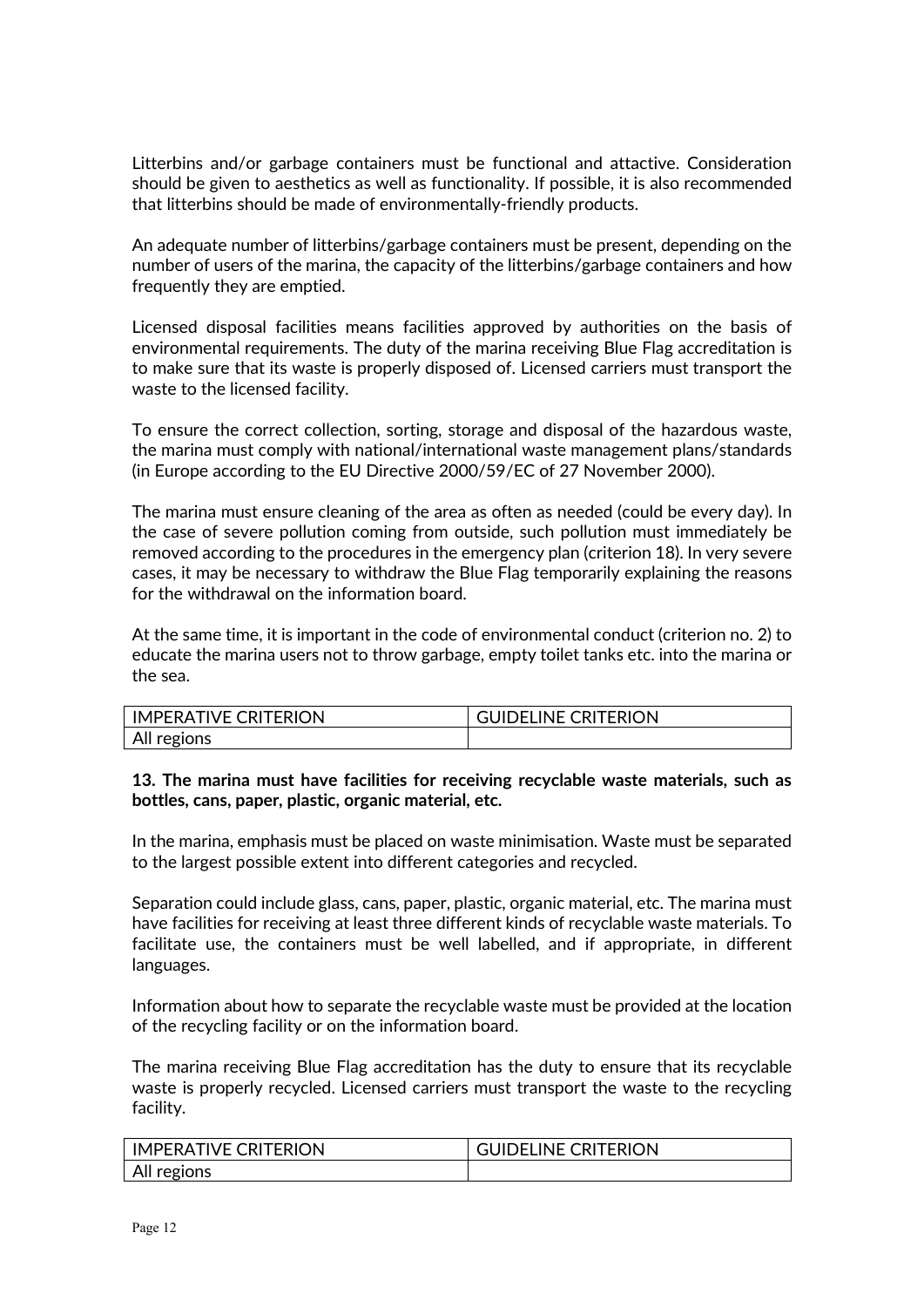## **14. Bilge water pumping facilities should be available at the marina**

The bilge water pumping facilities should be able to separate the oily bilge water or water extraction from oily residues.

The bilge water pumping facilities can be provided within the marina or in very close proximity to the marina. The facilities must be easily accessible for all potential users.

In the case of a small and/or remote marina (less than 150 berths), the possibility of sharing this facility with a neighbouring marina is permitted. In this case, the information must be very clear on the information board as well as to all clients of the marina. A written agreement needs to be signed between the two marinas, however it remains the responsibility of the Blue Flag marina to ensure that the bilge pumping facilities are properly managed.

| <b>IMPERATIVE CRITERION</b> | <b>GUIDELINE CRITERION</b> |
|-----------------------------|----------------------------|
|                             | All regions                |

#### **15. Toilet tank waste reception facilities must be present in the marina**

The toilet tank waste reception facilities may consist of a permanent toilet pump-out station, a mobile toilet pumping facility or a black water pumping van.

The facilities must be easily accessible to boat owners, at any time during marina operations, and preferably located within the marina or in very close proximity to the marina.

It is recommended that the toilet tank waste reception facilities should be suited to the local

practice patterns and boat characteristics.

The permanent toilet pumping facilities must be centrally located in the marina, easily accessible for all boats (including those boats requiring more space and depth).

The toilet tank waste reception facilities must comply with the national legislation.

In the case of a small and/or remote marina (less than 150 berths), the possibility of sharing this facility with a neighbouring marina is permitted. Additionally, a small and/or remote marina can also offer the services of a contractor to take care of this. In both cases, the information must be very clear on the information board as well as to all clients of the marina. A written agreement needs to be signed between the two marinas, or the Blue Flag marina and the contractor, however it remains the responsibility of the Blue Flag marina to ensure that the toilet tank reception facilities are properly managed.

| <b>IMPERATIVE CRITERION</b> | <b>GUIDELINE CRITERION</b> |
|-----------------------------|----------------------------|
| All regions                 |                            |

**16. All buildings and equipment must be properly maintained and be in compliance with national legislation. The marina must be well integrated into the surrounding natural and built environment** 

The marina (including all the buildings and equipment) must be well maintained and must comply with national and international legislation. The marina must have all the necessary permits to function as a marina.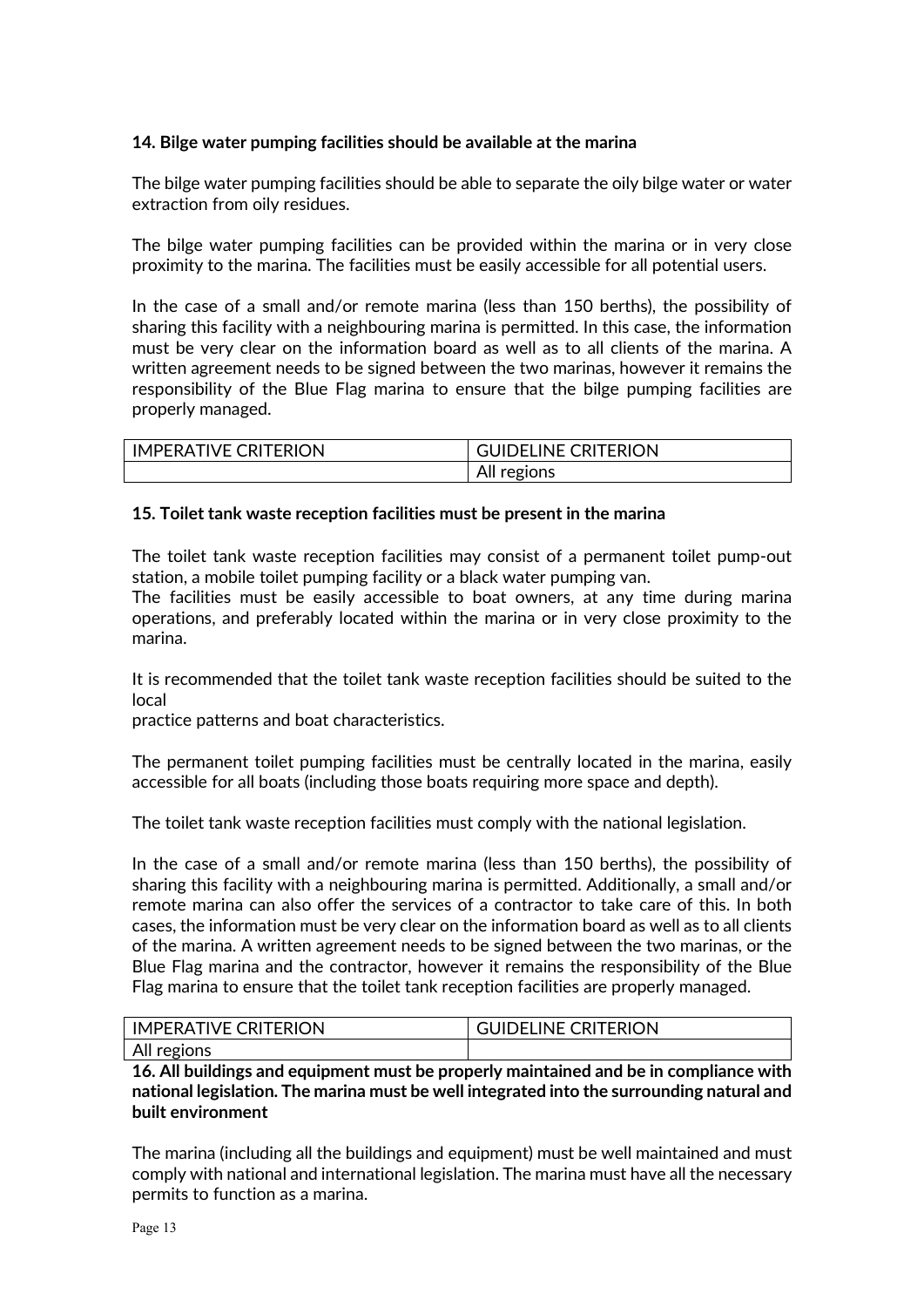If a new marina with more than 500 berths is to be constructed or an existing marina is to be extended by more than 250 berths, an Environmental Impact Assessment must be conducted.

Other buildings/facilities at the marina (including shops, restaurants, cranes, playgrounds etc.) must be clean, safe, properly maintained and in compliance with relevant legislation. No unauthorised pollution from buildings/facilities must enter the marina land, water or surroundings.

It is strongly recommended that the marina uses environmentally-friendly equipment and products in the buildings whenever possible. Green areas at the marina should also be properly maintained in an environmentally-friendly way (without the use of pesticides, etc.).

Consideration must be given to the general appearance of the marina. It must be well integrated within the surrounding natural and built environment, should give consideration to design standards and meet environmental and aesthetic requirements. It is not the intention that all Blue Flag marinas become identical; marinas should be encouraged to maintain their individual characteristics.

The Blue Flag must not fly during substantial building extensions and/or rebuilding at the marina.

| <b>IMPERATIVE CRITERION</b> | <b>GUIDELINE CRITERION</b> |
|-----------------------------|----------------------------|
| All regions                 |                            |

### **17. Adequate, clean and well sign-posted sanitary facilities, including washing facilities must be in place and provide drinking water. Sewage disposal is controlled and directed to a licensed sewage treatment plant**

The sanitary facilities must be in good condition, clean and well kept. The sanitary facility buildings must also be well maintained and in general accordance with national building legislation (see also criterion no. 12).

The sanitary facilities must include toilets, washbasins and showers. There must also be drinking water available. Other facilities could include washing machines.

The number of sanitary facilities available in the marina must be adequate for the number of marina visitors in the peak season (generally at least one toilet, one urinal, one shower, one hand washing basin per 25 berths). The marina management must discourage boat owners from using the boat toilet facilities during their stay in the marina.

The sanitary facilities must be easy accessible and located not too far away from any point in the marina (in general less than 200 metres from any boat at any berth). The location of the sanitary facilities must be easy to locate (using signs or indications on the map of the marina).

The sanitary facilities must be linked to a licensed sewage treatment system, and the system must be in compliance with the EU Urban Waste Water Directive. If the marina is very small and/or very remote, the National Jury can, in special cases, approve another safe way of disposing of the generated wastewater from the marina.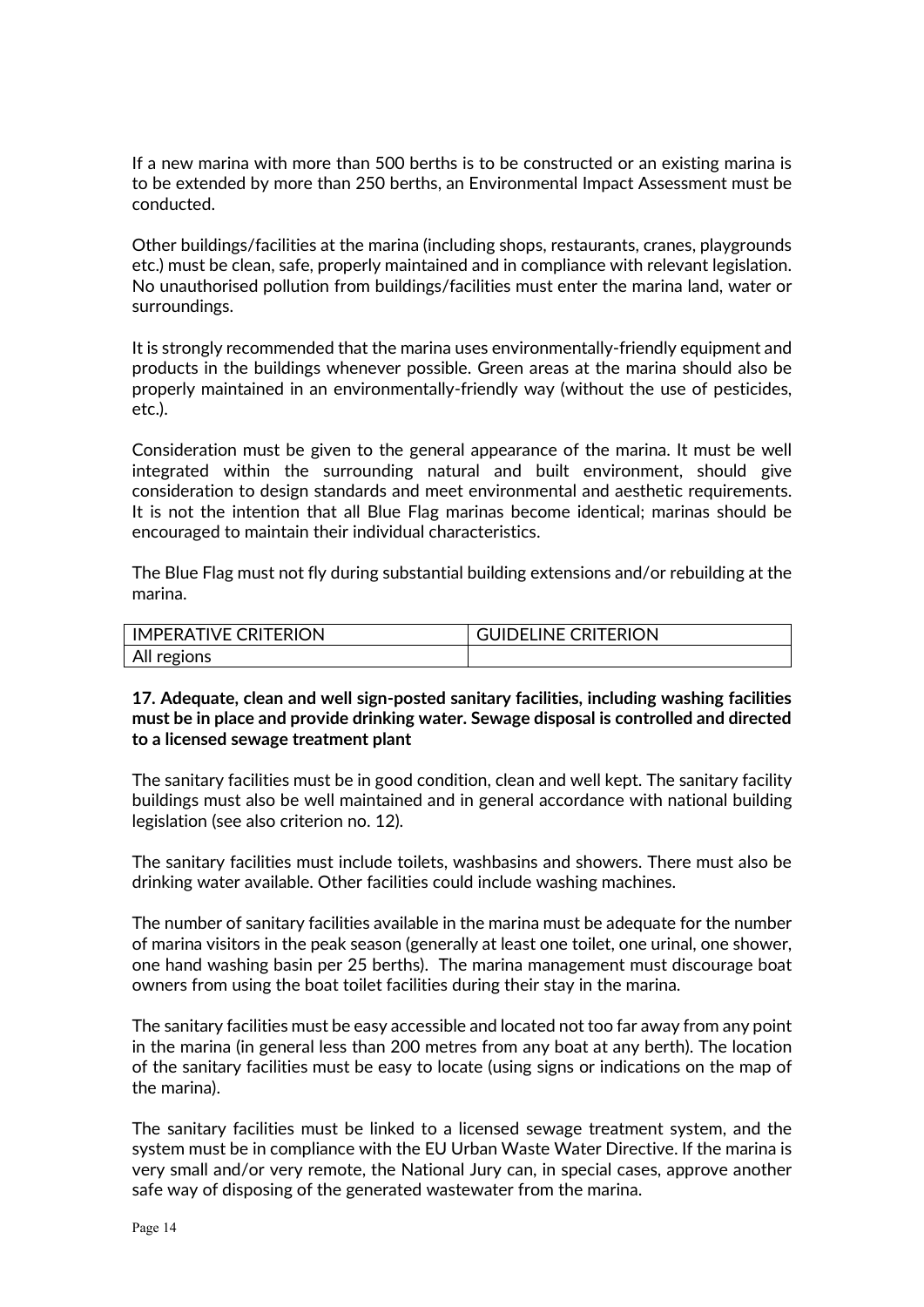| IMPERATIVE CRITERION | <b>GUIDELINE CRITERION</b> |
|----------------------|----------------------------|
| All regions          |                            |

#### **18. If the marina has boat repairing and washing areas, no pollution must enter the sewage system, marina land and water or the natural surroundings**

A marina with boat repairing and washing areas must comply with all standards and regulations in national and international legislation.

The boat repairing and washing must take place in a specifically designated area at the marina.

There must in be collection filters (or equivalent systems) from boat repairing and washing areas to prevent hazardous substances from entering the sewage system and the marina land/water. The collection filters must be regularly emptied and the waste in the filters should be treated as hazardous waste.

Larger repairing activities (e.g. grinding, polishing or sandblasting which cause dust pollution) must take place under cover or indoors under controlled conditions. Collected waste must be handled as hazardous waste.

Serious noise pollution from boat repairing and washing must be avoided.

| <b>IMPERATIVE CRITERION</b> | <b>GUIDELINE CRITERION</b> |
|-----------------------------|----------------------------|
| All regions                 |                            |

#### **19. Sustainable transportation should be promoted**

The marina should encourage the use of sustainable transportation to and from the marina.

If there are more than two kilometres to the nearest urban settlement, there should preferably be public transportation between the marina and urban settlement.

Sustainable transportation can also be promoted through the availability of bicycles for rent and the presence of pedestrian pathways.

Since this criterion is in accordance with Sustainable Development Goals relatedactivities, the marina is encouraged to collaborate, or work with, local authorities and/or local Sustainable Development Goals groups regarding compliance with this criterion.

| LIMPERATIVE CRITERION | <b>GUIDELINE CRITERION</b> |
|-----------------------|----------------------------|
|                       | All regions                |

#### **20. Parking/driving is not permitted in the marina, except in specific designated areas**

In general, parking and driving cars inside the marina should be avoided. The use of cars should, wherever possible, be replaced with sustainable transportation (public transportation, bicycles, etc.) – see criterion no. 16.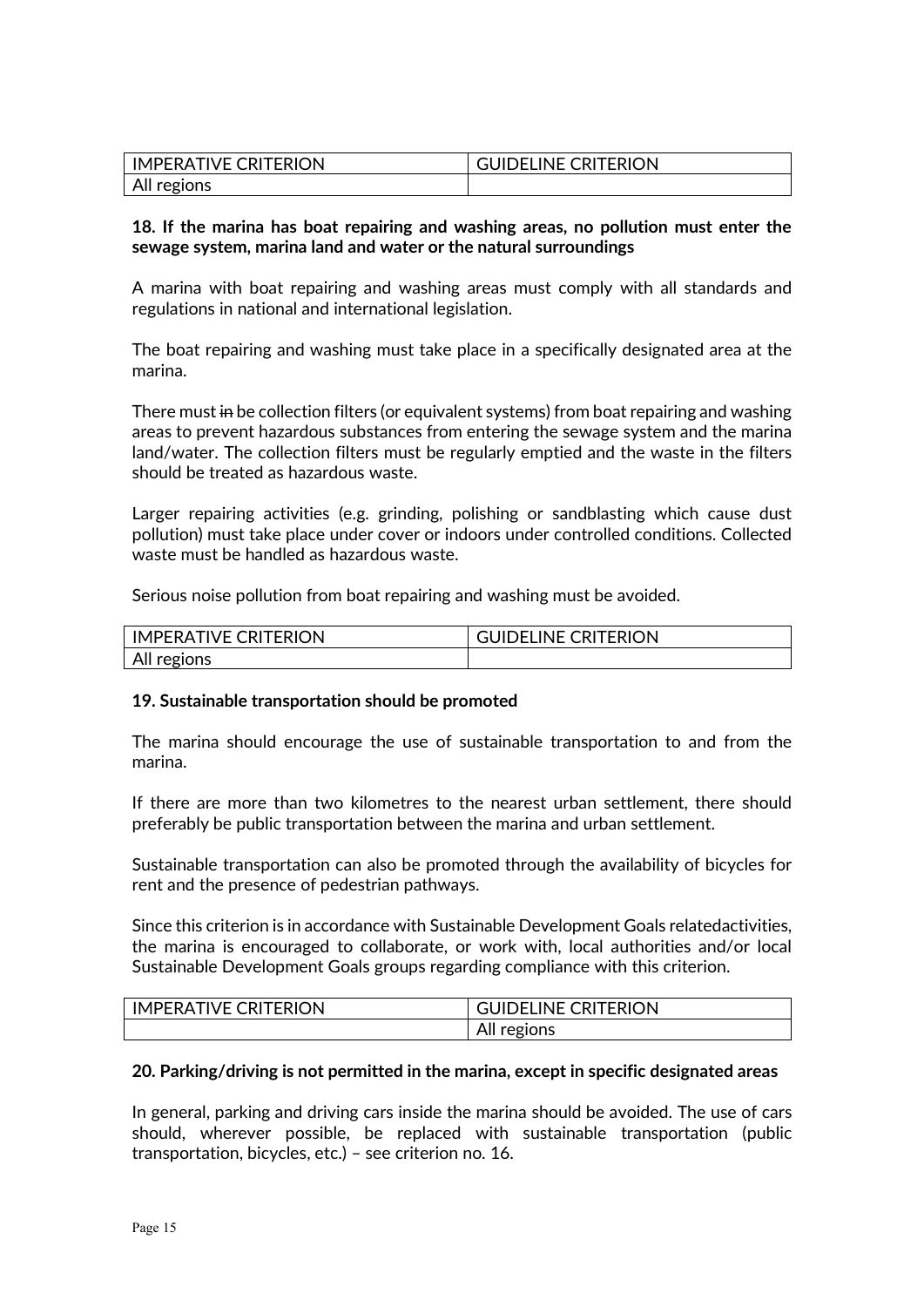If parking and driving within the marina cannot be avoided, driving and parking must only take place in areas designated for this purpose. It is very important in the planning of these areas, to consider the safety and free passage of people walking in the marina.

| <b>IMPERATIVE CRITERION</b> | <b>GUIDELINE CRITERION</b> |
|-----------------------------|----------------------------|
| All regions                 |                            |

#### **21. The water consumption in the sanitary facilities and showers must be controlled**

- 1. There is a maximum flow of 9 liter/minute out of showers.
- 2. There is a maximum flow of 6 liter/minute out of the taps.
- 3. There is a maximum flow of 6 liter per toilet flush.

The marina uses water-saving measures in taps, showers and toilets. The flow of water taps for washbasins is up to 6 liters per minute. The flow of showers is up to 9 liters per minute. For the flushing of all toilets not more than 6 liters of water are used.

#### **Exceptions:**

When toilets have a grey water system or have a stop button, a maximum of 9 liters per flush is allowed.

In addition to the reduction of water consumption, the marina takes additional measures. These could include the use of pressure or sensor faucets, a system to stop the water flow easily, payment system (coins, Sep key), use of greywater, a water recycling system, etc.

| <b>IMPERATIVE CRITERION</b> | <b>GUIDELINE CRITERION</b> |
|-----------------------------|----------------------------|
|                             | All regions                |

**22. There must be an environmental policy and an environmental plan for the marina. The plan should include a data collection of water management, waste and energy consumption, health and safety issues as well as the use of environmentally friendly products wherever possible. All employees must be informed and educated about these issues**

The marina registers its annual consumption data of gas, water, electricity, waste, and (optionally) cleaning products. These data are converted into indices. For this purpose, use is made of an Excel sheet.

The records must show the following information:

- quantities of gas, electricity, water,
- all charges for gas, electricity, water,
- cost per unit consumption of gas, electricity, water.

#### There is an energy audit every 5 years

The marina management has commissioned a further study of the energy performance of the recommended measures. The measures are included in the sustainability program (guideline 2).

| <b>I IMPERATIVE CRITERION</b> | <b>GUIDELINE CRITERION</b> |
|-------------------------------|----------------------------|
|-------------------------------|----------------------------|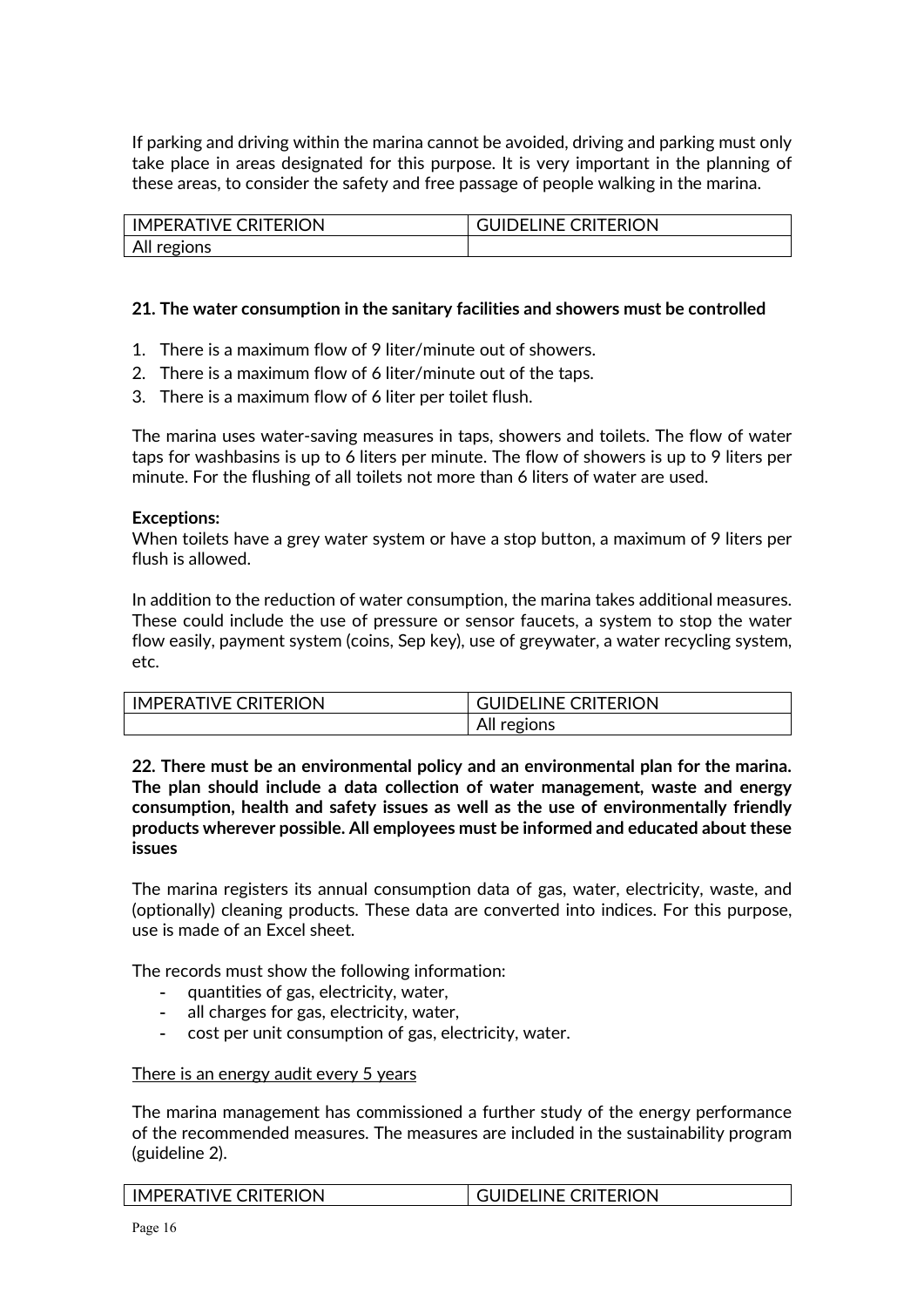#### **23. Only environmentally friendly cleaning products must be used for the cleaning of the facilities in the marina**

Sanitary and interior cleaning products must have an accredited environmental label, or are products which are not on the blacklist (see **APPENDIX B**: Green Key blacklist).

Sanitary and interior cleaners must have an eco-label (for example European Ecolabel, Nordic Swan and Blue Angel).

When outsourcing the cleaning operations, the current contract should be reviewed with the above terms to be included in the next contract review and definitely within one year after the initial assessment for the Blue Flag.

#### **Exception:**

Specific cleaners that are regulated by laws for health and safety, hygiene and / or food safety (HACCP) either periodically or in case of emergency are not covered by this criterion.

For daily cleaning activities only fiber cloth products are used.

| <b>IMPERATIVE CRITERION</b> | <b>GUIDELINE CRITERION</b> |
|-----------------------------|----------------------------|
|                             | All regions                |

**24. Only environmentally friendly toiletries, paper towels and toilet papers must be provided in the sanitary facilities of the marina. Soap and other personal care products must be provided in dispensers with a dosing system**

Paper towels and toilet paper must be made of non-chlorine bleached paper or must have an eco-label.

| <b>IMPERATIVE CRITERION</b> | GUIDELINE CRITERION |
|-----------------------------|---------------------|
|                             | All regions         |

#### **25. Only energy efficient lighting must be used. Sensors which regulate the use of the light should be installed wherever considered as being useful**

All lighting is energy efficient (PSL, TL, SL, LED etc). Not later than one year after the inspection of the marina, energy efficient lighting is used in and around (= outdoor) the buildings. For bulbs not meeting the criterion the marina provides a substitution plan.

Energy-efficient lighting has a minimum light output of 40lumen / watt. PL, TL, SL and LED lighting satisfy this condition. Halogen lighting and traditional lightbulbs are not to be used in the marina anymore.

If there is no suitable alternative the marina may get a dispensation for this point. The marina must demonstrate that energy-efficient lighting can not be technically realized or that the required investment has a payback period of > 5 years.

In and around the buildings of the marina there is a substantial use of lighting Sensors to prevent unnecessary illumination. Lighting Sensors can turn lights on / off based on for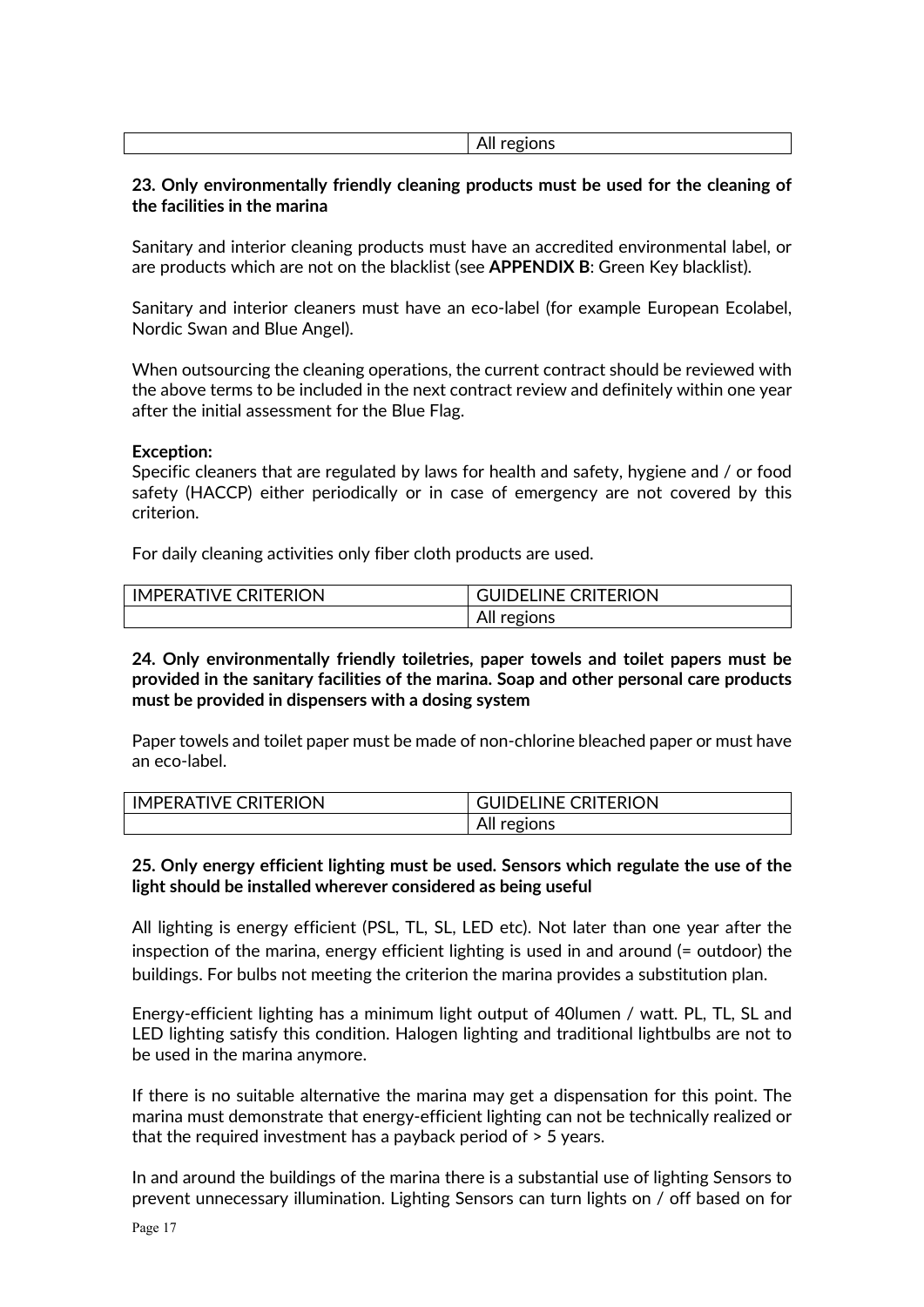example the presence of people (motion sensor) or too little light (light sensor). In this manner unnecessary use of lamps is prevented.

| <b>IMPERATIVE CRITERION</b> | <b>GUIDELINE CRITERION</b> |
|-----------------------------|----------------------------|
|                             | All regions                |

#### **26. The energy supply of the marina should be based on renewable energies**

The marina uses renewable energy sources.

This includes renewable energy sources such as wind, solar and water; through solar, windmills, photovoltaic solar cells (electricity generation) or similar renewable energy, tylene hose for heating (tap) water etc.

100% of the total amount of electricity is generated sustainably. Sustainably generated electricity is the name for electricity generated from renewable energy sources such as solar, wind and water. There are various names used: green energy, green electricity or natural electricity.

Green gas: The total amount of purchased gas is generated sustainably from biomass. Green gas is gas produced from biomass. This "biogas" is brought into the natural gas and thus reduces the use of the existing fossil natural gas resources. If you purchase green gas then this must be accompanied by a certificate of origin.

| I IMPFRATIVF CRITFRION | <b>GUIDELINE CRITERION</b> |
|------------------------|----------------------------|
|                        | AIL<br>regions             |

#### **27. The marina should aim at being carbon neutral**

The marina management carries out a CO2-study for its activities (eg. To set a fixed CO2 footprint) to investigate if it can be carbon neutral.

Explanation: Working with CO2 emission certificates is always the culmination of activities. Save first, then see whether the marina itself can generate renewable energy. The third step is to neutralise CO2 emissions by purchasing CO2 certificates for the remaining CO2 emissions.

| <b>IMPERATIVE CRITERION</b> | <b>GUIDELINE CRITERION</b> |
|-----------------------------|----------------------------|
|                             | All regions                |

#### **28. Artificially made green areas and gardens in the marina must be maintained sustainably**

## **Chemical pesticides and fertilizers cannot be used more than once a year, unless there is no organic or natural equivalent.**

As no chemical pesticides or fertilizers should be used on the marina's premises, an alternative could be to use gas flames or mechanical herbicides. By using gas flames the best effect is achieved if the plants are not burned down to the ground but rather just scorched.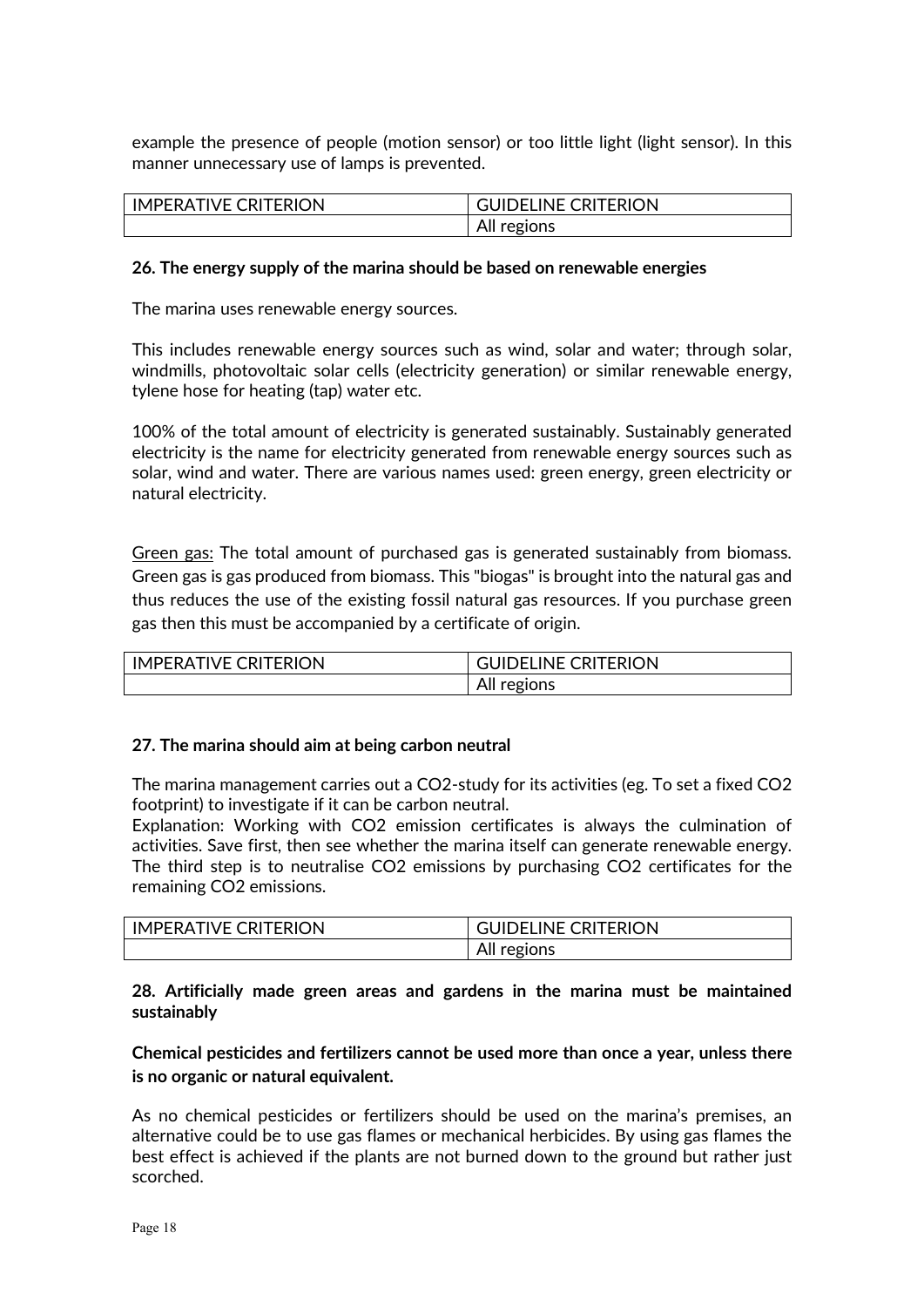#### **Flowers and gardens must be watered in the early morning or after sunset**

This criterion aims to reduce the water consumption, especially when tap water is used for watering. It is the best way to avoid evaporation and have the best impact on the roots of plants.

#### **Rainwater is collected and used for watering flowers and gardens**

This criterion aims also to reduce tap water consumption. An alternative water system to store and use rainwater limits the use of fresh water for watering.

#### **When planting new green areas endemic or native species are used.**

Endemics use less water than non-endemic and it preserves the biodiversity of the surroundings.

When making a plan for new green areas think of the following components:

a. introduction (including business data.)

b. a global inventory of paved surfaces, plant and tree species on and around the marina and a description of present landscape elements;

c. a description of how current and future natural areas on and around the marina are handled (e.g., in terms of pruning, lawn mowing, weed control etc.);

d. make a management plan for natural areas within and around the marina. This plan looks at the desired future development.

e. summary measures and costs of the plan

f. + appendices outline

| I IMPFRATIVF CRITFRION | <b>GUIDELINE CRITERION</b> |
|------------------------|----------------------------|
|                        | All<br>regions             |

**29. The facilities in the marina must be made of environmentally friendly materials. Local suppliers should be preferably used when equipping the marina with new buildings, infrastructure or furniture**

Encompasses buildings, furniture, infrastructure etc.

#### **Environmental friendly painting**

For painting works less environmentally harmful paints are used that have an eco-label. Explanation: When painting the buildings of the marina use only environmentally friendly interior and exterior paint. The paints have a label such as Ecolabel, EU ecolabel or similar.

During new construction, reconstruction or renovation of the marina, the business will take into account the environment and sustainability of materials used.

- The purchased wood that is processed in the building is durable, making use of certified wood that has been approved by national authorities. For example, TPAC (Timber Procurement Assessment Committee) approved.

- Other measures could be: buffering rainwater, water conservation, biodiversity protection, the promotion of environmentally friendly mobility or reduction of emissions and pollution equipment in the building or by innovations in the use of the building.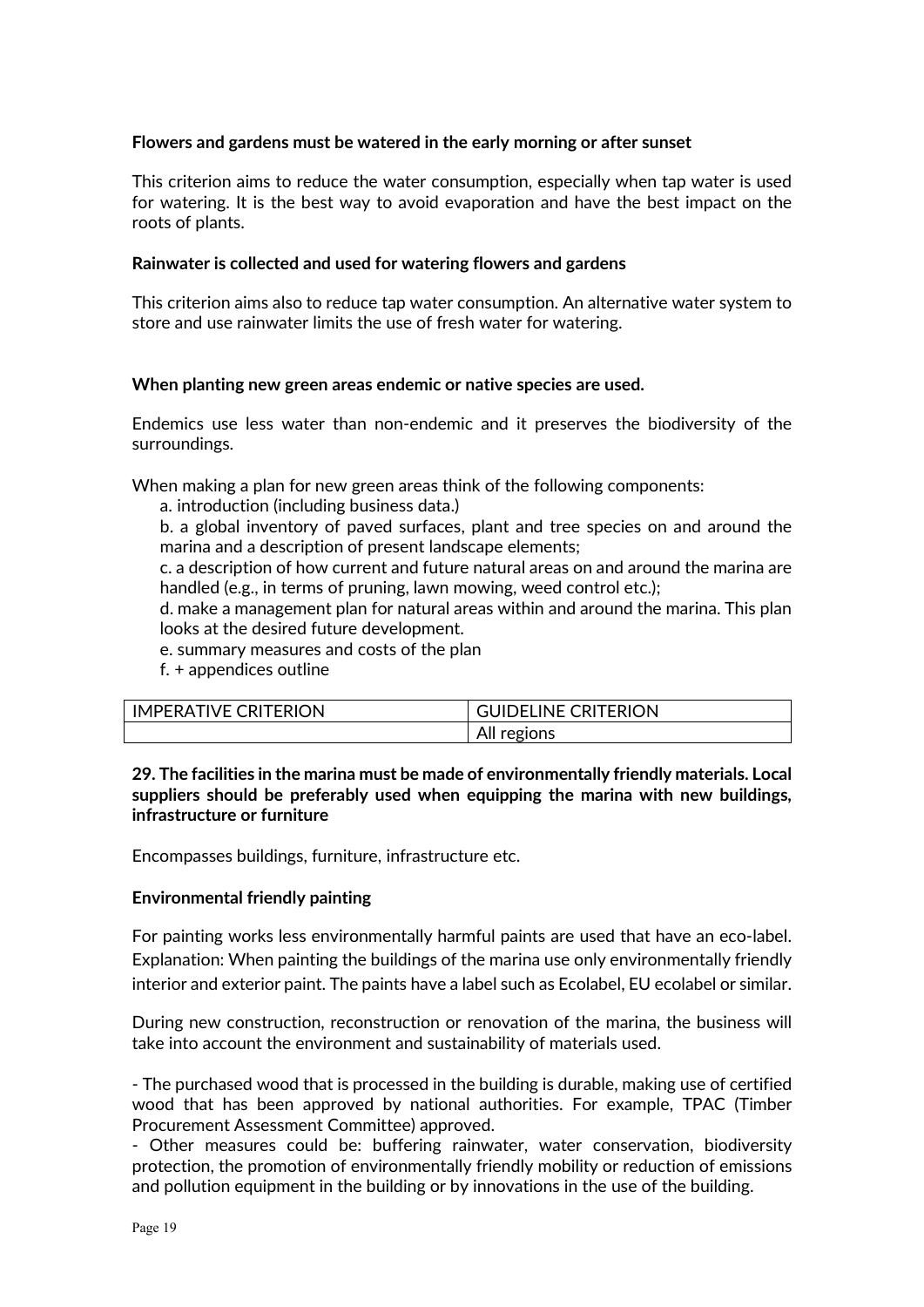Based on the sustainable procurement policy that was formulated in guideline 36, the marina management makes demands on its suppliers. The marina management asks suppliers for a signed declaration of delivery of sustainable products and services.

A sustainability declaration is a document with the requirements of the marina management on suppliers and in which the supplier declares to be committed to this effect.

| <b>IMPERATIVE CRITERION</b> | <b>GUIDELINE CRITERION</b> |
|-----------------------------|----------------------------|
|                             | All regions                |

## **SAFETY AND SERVICES**

#### **30. Adequate and well signposted lifesaving, first-aid equipment and fire-fighting equipment must be present. Equipment must be approved by national authorities**

When addressing good safety practices in marinas, it is valuable to distinguish between the different role-players and the different types of action to be taken:

- The Users (sailors) versus the Marina Management and Staff<br>- Prevention measures versus Rescue/Emergency measures
- Prevention measures versus Rescue/Emergency measures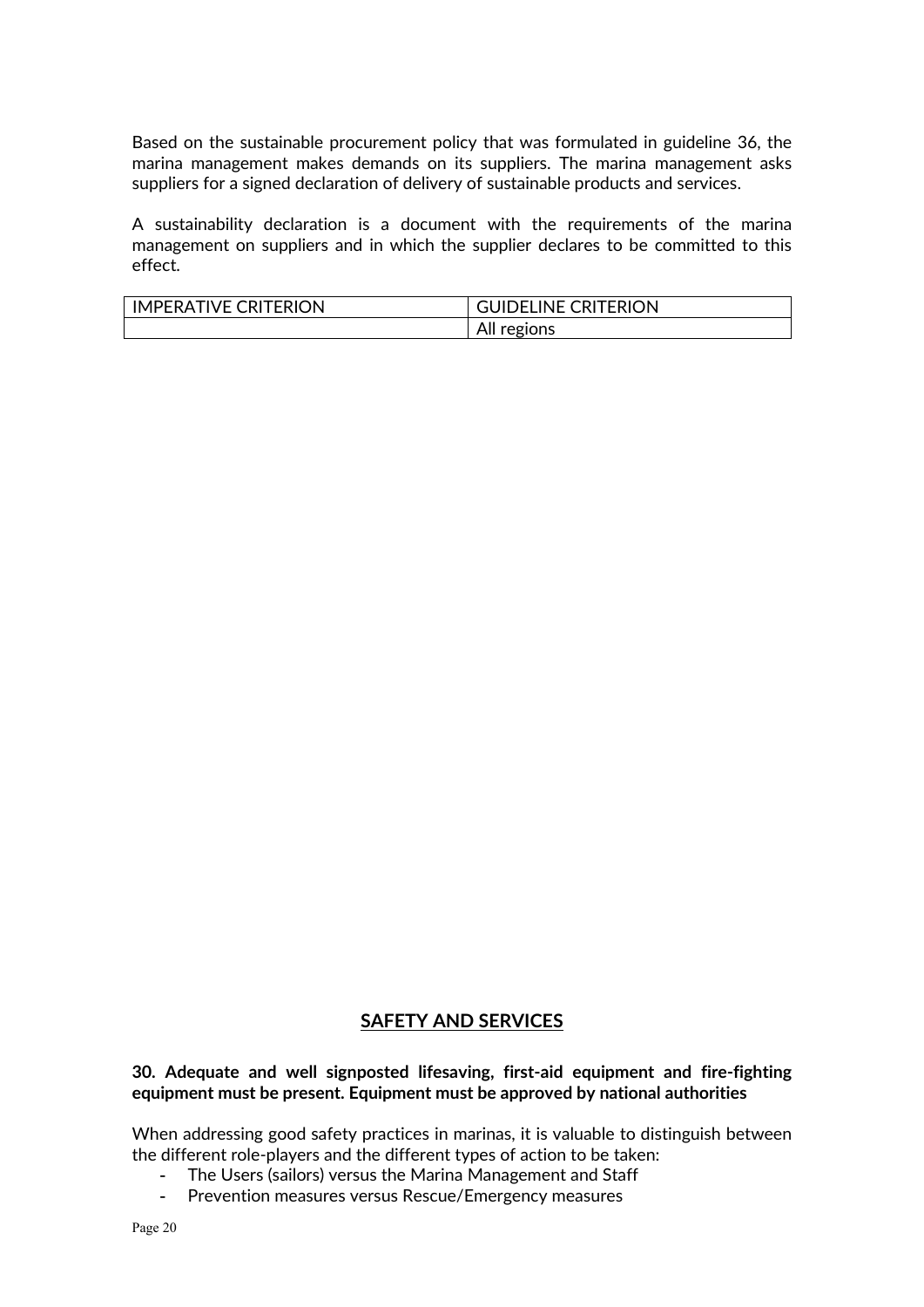Accident prevention is paramount for safety. To help prevent accidents, the marina management and staff must ensure that the marina facilities are properly maintained, that national legislation is followed, and that staff and users are well informed and/or trained about safety issues. It is strongly recommended that an assessment of the marina be undertaken to study safety issues, e.g. the placement of boats in relation to the possible spread of fires, etc.

If an accident does occur, the marina should have the necessary technical means or equipment to deal with it.

#### Lifesaving equipment

The following general guidelines must be followed when considering water safety in a marina:

- A person that falls in the water must be able to get out of the water
- A person must be able to help or rescue a distressed person in the water without risking his or her own life.

The required lifesaving equipment in the marina must (at the minimum) include the presence of lifebuoys and ladders. Other types of lifesaving equipment could include boat-hooks, rescue boats, rescue stations, etc. at/near the marina. The lifesaving equipment must be approved by the national lifesaving body or comply with national or international standards. The equipment must be available in adequate numbers, easy to identify (well signposted) and easily accessible from all over the marina (not more than 200 meters from any point). The placement of equipment must be in compliance with national legislation. It must be available 24 hours a day throughout the Blue Flag season and the location of lifesaving equipment must be indicated on the marina map.

If no risk assessment has been conducted, a recommendation is for a ladder and public lifesaving equipment to be placed (at least) every 25-50 meters from any water-front point in the marina. Equipment should be available on each pier.

The equipment must furthermore be painted for visibility (red, orange and with reflectors).

#### Fire-fighting equipment

The fire-fighting equipment in the marina must (at least) include the presence of fire extinguishers, but could also include water hoses, fire carpets, etc. The fire-fighting equipment must be approved by the national fire fighting association/organisation/authority and comply with national or international standards.

The equipment must be available in adequate numbers, easy to identify (well signposted) and easily accessible from all over the marina (not more than 200 meters from any point). The placement of equipment must also be in compliance with national legislation. It must be available 24 hours a day throughout the Blue Flag season. The location of fire-fighting equipment must be indicated on the marina map.

Fire extinguishers must also be present at fuelling stations, near hazardous waste storage facilities and at locations where high temperature work is being done.

Page 21 A guideline recommendation is to have handheld fire extinguishers placed every 25-50 meters or 1 fire extinguisher for every 15 berths. It would be also recommended to have a fixed water supply (fire hydrant) easily accessible from the top of the piers. When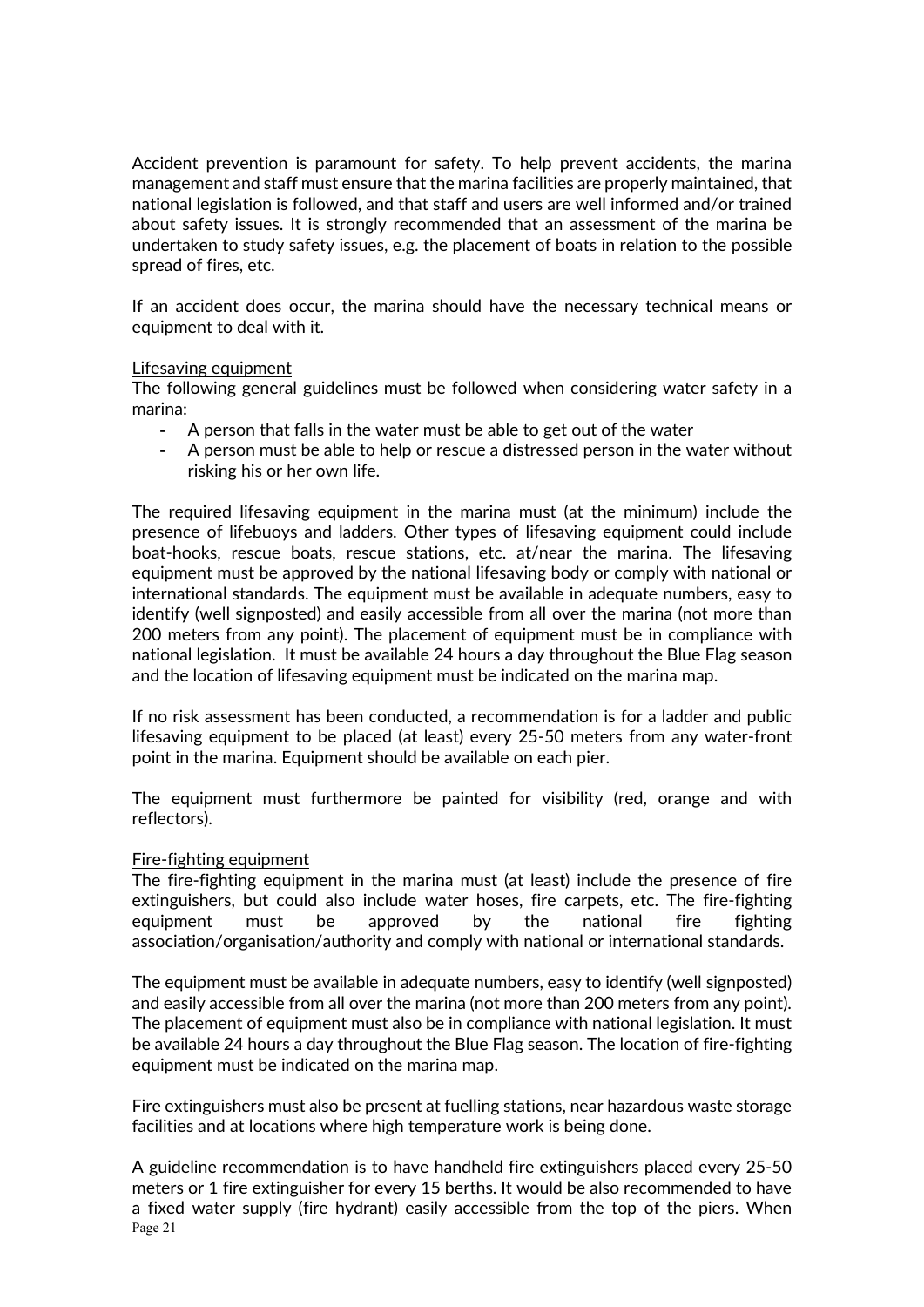deciding on the size and type of extinguishers and their placement, consideration should be given to the size of the boats, the type of fuel primarily used, and the distance of the marina from an emergency fire department or fire brigade.

#### First Aid

First-aid equipment must be present at the marina and may be located in the marina office or at other facilities (shops, restaurants, etc.). The first-aid equipment does not necessarily need to be available 24 hours a day, but must be available at reasonable times (e.g. the opening hours of the marina office). The content of a first-aid equipment box must comply with national legislation or meet the standards set by a national or international lifesaving association. In exceptional cases, the first-aid equipment can be located in a place very near to the marina (less than 200 metres away). The contents of the first-aid box must be regularly checked and items must be replaced if necessary. The availability and location of the first-aid equipment must be very clearly signposted on the information board and on the marina map.

#### **Other**

It is recommended that the entrance/exit to the marina be clearly marked with signs for sailors.

It is recommended that the marina be well lit at night.

For dry docks and storage areas, it is recommended that the boats be placed so that emergency vehicles can move between the rows, and fire fighting equipment should be placed throughout the area. Local fire experts should be contacted for advice.

| <b>IMPERATIVE CRITERION</b> | <b>GUIDELINE CRITERION</b> |
|-----------------------------|----------------------------|
| All regions                 |                            |

#### **31. Emergency plans in case of pollution, fire or other accidents must be produced**

If an accident or emergency does occur, the marina must have the necessary organisational means or emergency plans in place to deal with it.

The marina must have an emergency plan available that states what to do in case of pollution, fire or other possible accidents affecting the safety of the marina (e.g. safety at fuelling stations, near cranes, etc.). The staff at the marina must be informed about the emergency plan.

The emergency plan for the marina can be specific for the marina, but can also be part of a larger harbour, municipal or regional emergency plan. Relevant authorities (local authorities, fire-fighting brigade, Red Cross, etc) must approve the emergency plan.

The emergency plan must at least include the following:

- Identification of the people to contact in case of an accident
- Involvement of administration services and people necessary to intervene
- Procedures for the protection or evacuation of people at or near the marina
- Procedure of public warning and information.

| <b>IMPERATIVE CRITERION</b> | <b>GUIDELINE CRITERION</b> |
|-----------------------------|----------------------------|
| All regions                 |                            |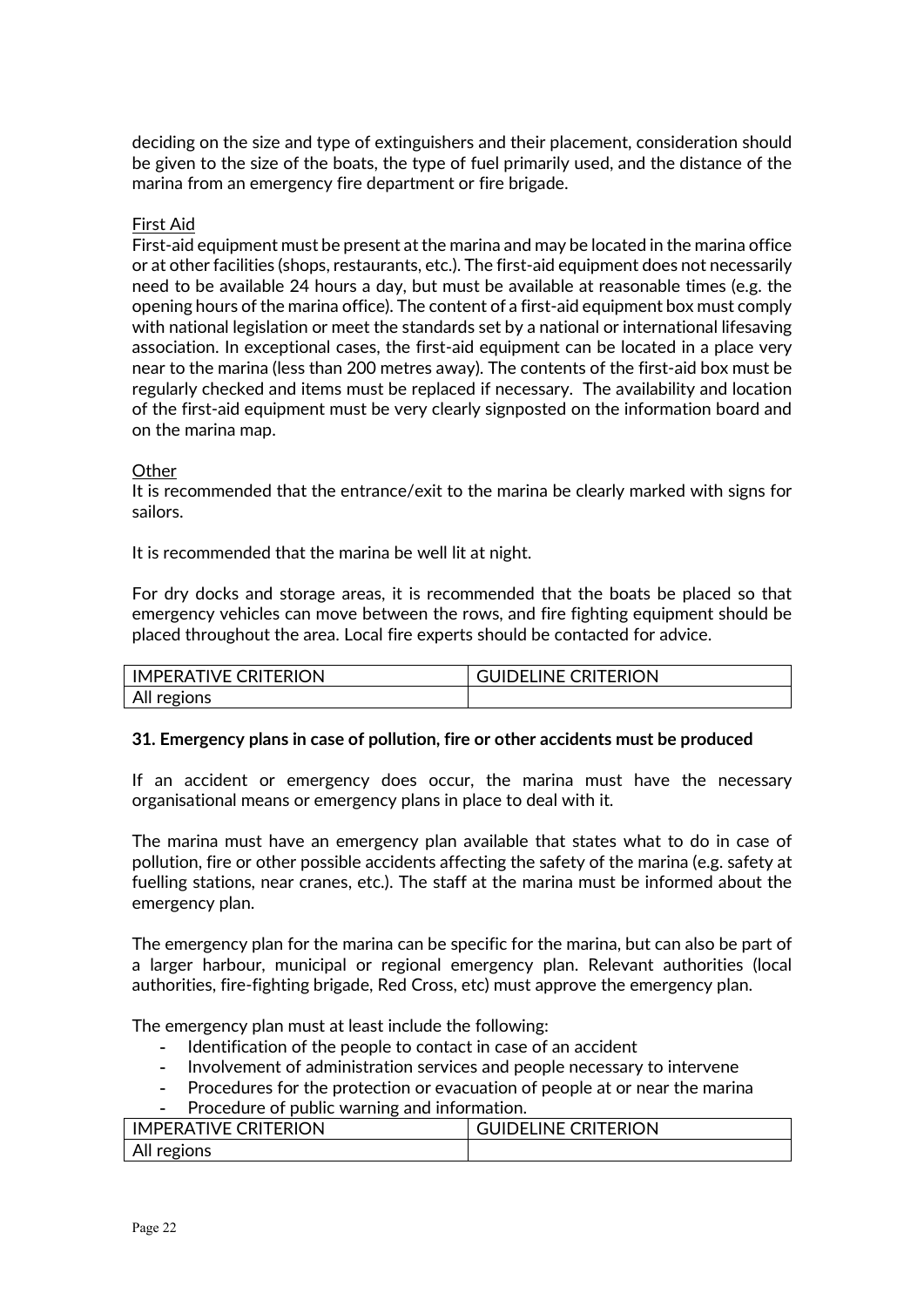## **32. Safety precautions and information must be posted at the marina**

Accident prevention is paramount for safety. In most cases, accidents that occur could have been prevented by the people involved. Thus, safety information and education for the marina users is very important.

General information about safety precautions must be posted at an easily accessible site at the marina, and on the information board. The safety precautions must include (at least) the following:

- Information about the correct storage of hazardous and flammable waste
- Directions for filling gasoline/petrol tanks at the fuelling station
- Signs for safety hazards (e.g. unprotected piers)
- Prohibition of open fire or fireworks at the marina (unless there is a designated area or permission from the marina)
- Directions for the safe use of electrical outlets at the marina
- No swimming in the marina
- Information about the location of available public telephone, lifesaving, firefighting and first-aid equipment
- Information about how to use the above-mentioned equipment
- Details on how to warn other people about an unsafe situation
- Information about who to contact for further information about safety at the marina
- Information about relevant emergency telephone numbers (police, fire department, ambulance, marina manager)

Other information could include:

- Guidance that children should wear lifejackets in the marina
- Information about first-aid and lifesaving courses
- Guidance about the consumption of alcohol at the marina
- Information about how to prevent fire on individual boats

| <b>IMPERATIVE CRITERION</b> | <b>GUIDELINE CRITERION</b> |
|-----------------------------|----------------------------|
| All regions                 |                            |

## **33. Electricity and water is available at the berths, installations must be approved according to national legislation**

Electricity and water must be available for the boats. The facilities must be available no more than 25 metres from the berths (except for boats not using electricity). There must be clear information about the conditions for using electricity and water, preferably also accompanied by information about energy and water saving.

All installations must be safe and approved according to national and/or international legislation. Public light must be available at marinas especially for safety reasons.

| <b>IMPERATIVE CRITERION</b> | <b>GUIDELINE CRITERION</b> |
|-----------------------------|----------------------------|
| All regions                 |                            |

## **34. Facilities for disabled people should be in place**

The facilities for disabled people in a marina should (at least) include:

- Access for disabled people to and around the marina (including the piers)
- Special car parking facilities for disabled people
- Access to sanitary facilities for disabled people

Other facilities for disabled people in a marina could be: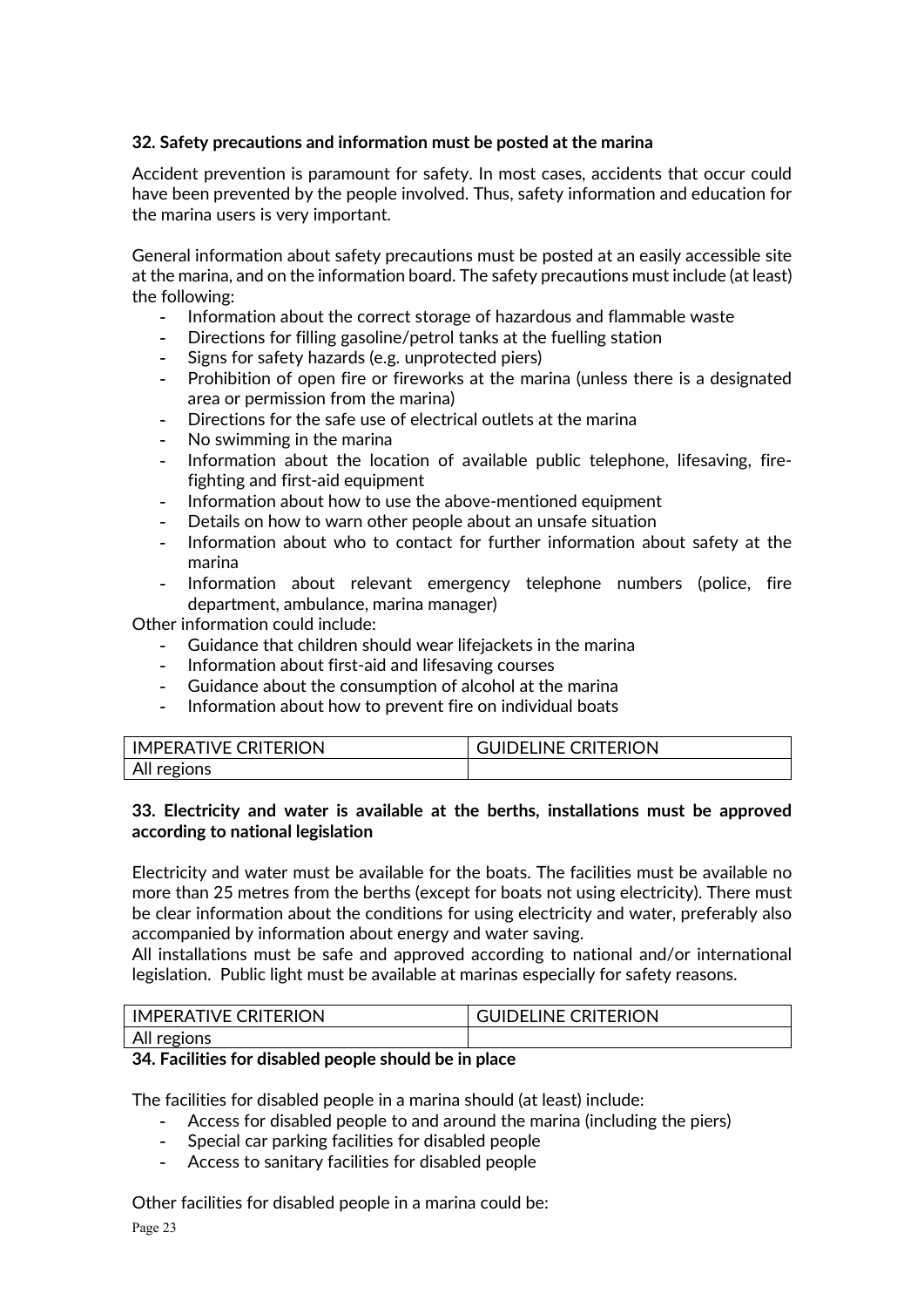- Boating facilities for disabled people
- Access to marina offices, shops and restaurants in the marina
- Access to marina activities

All access and facilities for disabled people must comply with all national and international regulations/standards. Toilets must be designed for wheelchair and other disabled users.

| <b>IMPERATIVE CRITERION</b> | <b>GUIDELINE CRITERION</b> |
|-----------------------------|----------------------------|
|                             | All regions                |

## **35. A Map indicating the location of the different facilities must be posted at the marina**

A map of the marina area indicating all the required and other facilities must be posted on the information board.

The following facilities must be indicated on the map:

- Reception facilities for hazardous waste and oil waste
- Garbage containers
- Facilities for recyclable waste
- Toilet tank pumping/reception facilities (if present)
- Bilge water pumping/reception facilities (if present)
- Lifesaving equipment
- Fire-fighting equipment
- First-aid equipment
- Public telephone (if applicable)
- Sanitary facilities (toilets, showers, washing facilities, drinking facilities, etc.)
- Fuelling station (if present)
- Boat repairing and washing areas (if present)
- Marina office / club house
- Facilities for disabled people (if present)
- Designated parking areas (if present)
- Boat places reserved for guest boats (if present)
- Nearby public transportation (if very close to the marina)
- You are Here indicators
- Direction signs, e.g. North

Other facilities (like shops, restaurants, etc.) can also be indicated on the map.

The different facilities should preferably be indicated on the map by easily understood pictograms.

The cartographic co-ordinates of the marina should be presented in a clearly visible place.

| IMPERATIVE CRITERION | <b>GUIDELINE CRITERION</b> |
|----------------------|----------------------------|
| All regions          |                            |

## **WATER QUALITY**

## **36. The water in the marina must be visually clean without any evidence of pollution, e.g. oil, litter, sewage or other evidence of pollution**

In order for the marina to comply with high environmental standards, it is very important that the marina and marina water are visually clean. The marina water should not contain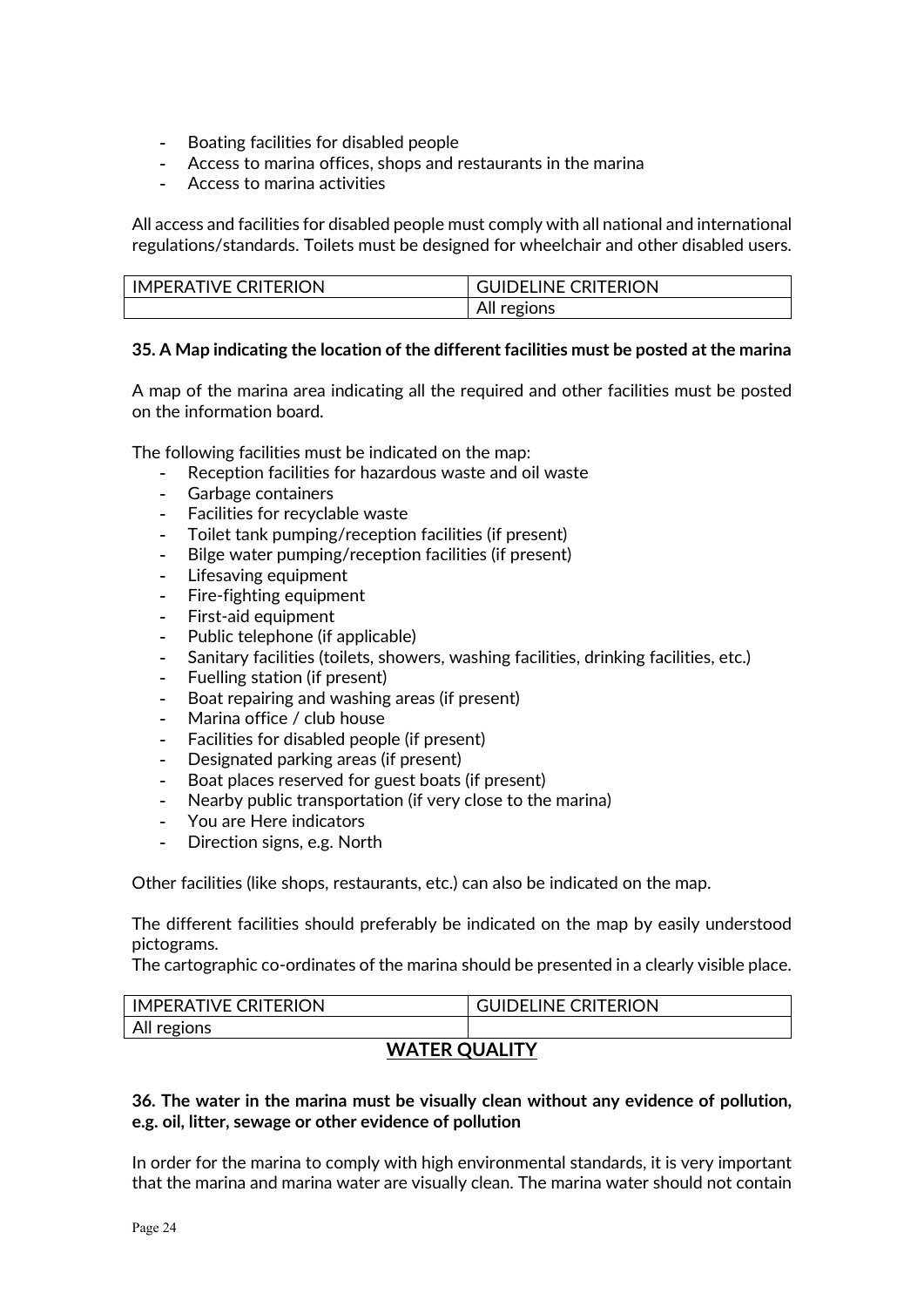oil spots, litter (bottles, cans, plastic, etc.), sewage or other noticeable signs of pollution. There must be no un-natural odours coming from the water.

Natural occurrences like decaying of algae, spawning of mussels, etc. might give the appearance of pollution in the water without this actually being the case. In such cases, information about the natural occurrences must be provided at the information board.

| <b>IMPERATIVE CRITERION</b> | <b>GUIDELINE CRITERION</b> |
|-----------------------------|----------------------------|
| All regions                 |                            |

## **CORPORATE SOCIAL RESPONSIBILITY**

### **37. The marina management has a CSR policy, covering the areas of Human Rights, Labour Equity Environmental Education and Anti-corruption**

#### **There is a declaration of CSR policy by the marina management**

The marina management has a CSR policy statement in which it defines its objectives on sustainability and corporate social responsibility. The statement must be prominently displayed. A CSR policy is a statement of the senior management of the marina, indicating that sustainability and CSR are an integral part of business.

The statement pays at least attention to:

- general CSR objectives / sustainability outline policy concern for people / planet / profit and structural part of business objectives,
- that implementation activities are in accordance with company policies and procedures established,
- general rules regarding the implementation of the sustainability policy of the company with regard to the fulfilment of legal requirements, staff training and recording / monitoring of the environmental performance of the company.

#### **The marina develops a CSR program for the next three years**

The sustainability program shows for three years which environmental sustainability actions will take place to reduce the consumption of gas, water, electricity and waste (prevention) in that period. The policy includes also activities and measures in the area of procurement, transport management, community involvement, etc. Take the international Blue Flag criteria as a guide.

#### **Every employee can provide input to CSR**

The marina management has the policy that all staff members can provide input to CSR/Sustainability. For example there is a "suggestion-box" where the staff can deliver their ideas about increasing the sustainability of the marina.

| <b>IMPERATIVE CRITERION</b>      | <b>GUIDELINE CRITERION</b> |  |
|----------------------------------|----------------------------|--|
|                                  | All regions                |  |
| SOCIAL and COMMUNITY INVOLVEMENT |                            |  |

**38. The marina management takes at least two measures to encourage sustainable relationships in the immediate environment and to fulfill its commitment to perform better on social fields**

For example, the marina management: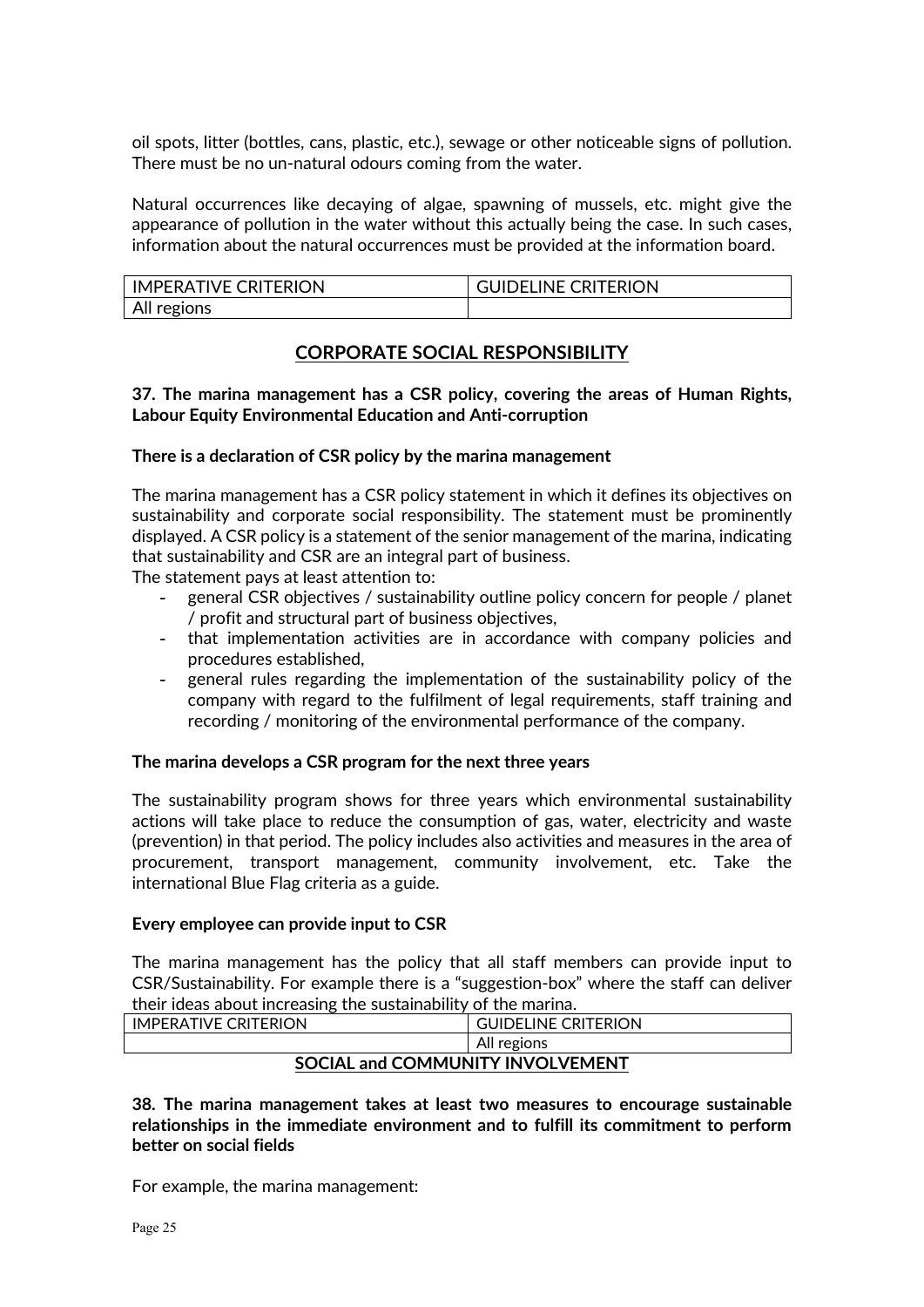- promotes good relations of residents / stakeholders and is working on a long-term relationship with them (free facilities, organizing free events, provides an annual gift to compensate for any inconvenience)
- stimulates the local economy
- works with other local organizations such as local associations, nature organisations
- is actively involved in a charity or conservation organization
- provides free communication platforms for charity
- distributes sustainable gifts and / or sale items
- sponsors a social / community organisation; directly or indirectly, materially or immaterially, or is committed to a social purpose
- participates actively in charity work

| TERION     | <b>CRITERION</b>   |  |
|------------|--------------------|--|
| <b>IVF</b> | INF (              |  |
| IΜ         | ) H I              |  |
| 'R∐        | ы                  |  |
| IPFRA.     | . .                |  |
|            | All re,<br>egions, |  |

#### **APPENDIX A: Tools for establishing environmental plans [Criterion 9]**

The marinas participating in the Blue Flag Programme are very different in size and capacity. The compliance with criterion 9 can therefore take place in two ways: either a) through the planning and performance/implementation as requested in an "environmental logbook" system, or b) through implementing a proper environmental management system.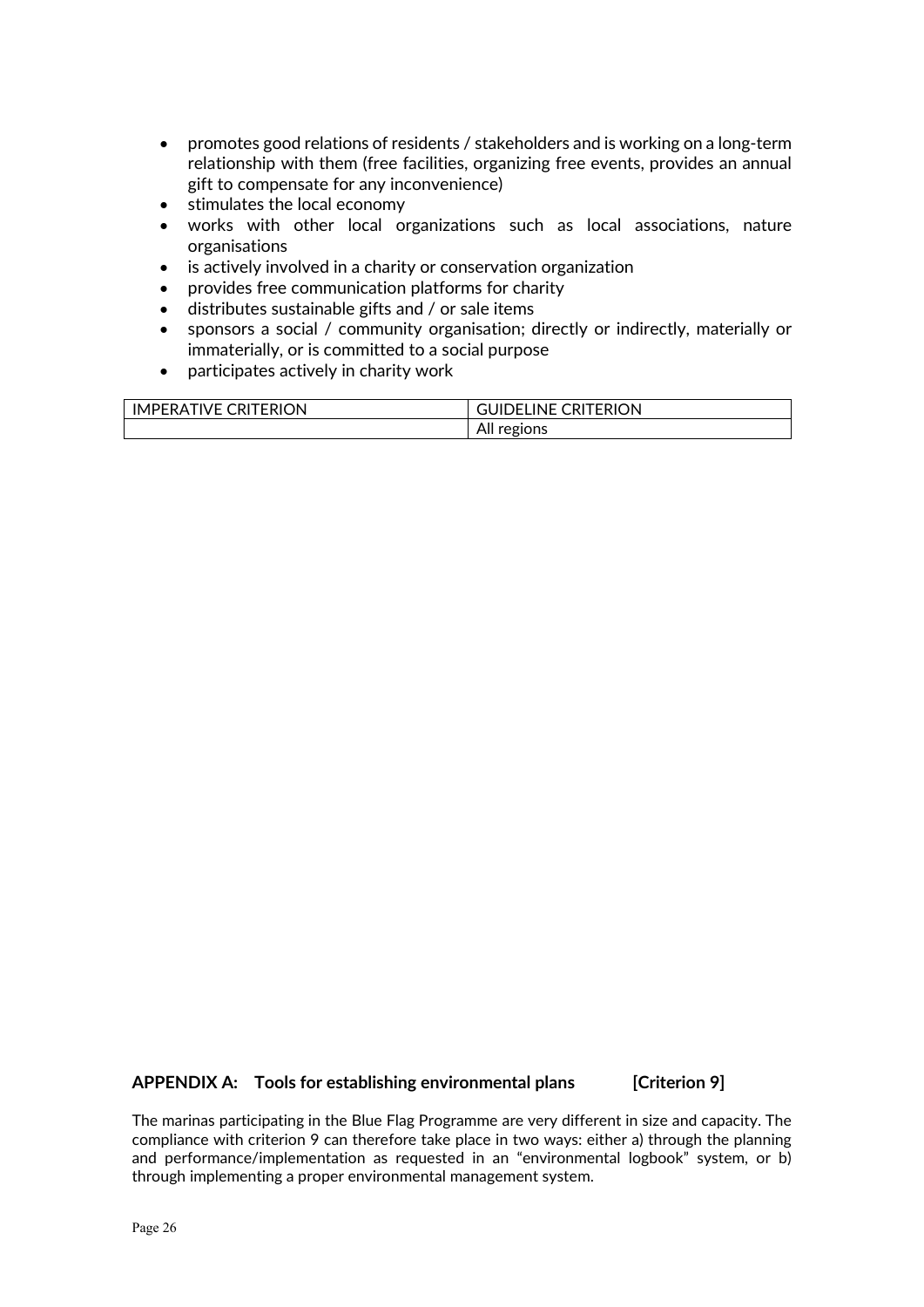#### **a) "Environmental logbook" system**

In the "environmental logbook" system, the environmental goals for a Blue Flag marina are listed. The marina management can choose the most relevant and important goals for the marina, but does not need to restrict itself to these. It is recommended that these goals are discussed with the National Operator. What is essential is continual improvement. The marina is therefore required to set new and higher goals each year.

In the application form for the coming season the marina must provide information about the goals that the marina intends to fulfil. In the same application form, the marina should also report on goals achieved in the previous season by sending a status copy of the environmental logbook. The marina can change a goal during the season, but there should be a good reason for this and it needs to be noted in the environmental logbook. The marina is strongly advised to contact the National Operator before changing a goal. In exceptional cases, if the marina has not fulfilled a goal and they can give a reasonable explanation for this, the National Jury might choose to give a dispensation. There is no stipulation that the marina has to fulfil the goals during the Blue Flag season; often it is preferable to carry out improvements ahead of the season.

| <b>GOAL</b>    | <b>DESCRIPTION</b>                                                           | <b>FURTHER INFORMATION</b>              |
|----------------|------------------------------------------------------------------------------|-----------------------------------------|
|                |                                                                              |                                         |
| $\mathbf{1}$   | Electricity                                                                  |                                         |
| 1a             | Replace energy consuming light bulbs                                         | Put in place energy-saving bulbs        |
| 1 <sub>b</sub> | Put in place automatic light switches.<br>Management of lighting in marina   |                                         |
| 1 <sub>c</sub> | Change old equipment and installations                                       | Refrigerator, freezer, washing machine, |
|                |                                                                              | etc.                                    |
| 1 <sub>d</sub> | Sunlight collector, collection of solar   Heating the water                  |                                         |
|                | energy.                                                                      |                                         |
| 1 <sub>e</sub> | Limit on electricity on the jetty to $4$ Visitors cannot then use el-heaters |                                         |
|                | ampere                                                                       |                                         |
| 1 <sub>f</sub> | General investigation of the electric                                        |                                         |
|                | insulation at the marina                                                     |                                         |

Here are some suggestions from FEE for relevant goals:

| $\overline{2}$ | Water                                 |                                                |
|----------------|---------------------------------------|------------------------------------------------|
| 2a             | Install water saving equipment, e.g.  |                                                |
|                | showers,                              |                                                |
| 2 <sub>b</sub> | Install water saving taps             |                                                |
| 2c             | Replace toilets, shower, taps, etc    | Toilets using less flush water and/or          |
|                |                                       | toilets with two types of flush (3 / 6 litres) |
| 2d             | Inspection of the installation        | Waste pipes, water pipes, etc.                 |
| 2e             | Push buttons on taps and showers      |                                                |
| 2f             | Information about water saving        |                                                |
| 2g             | Install an environmental facility for |                                                |
|                | receiving toilet waste                |                                                |

| Ι3             | Buy and use environmentally-friendly products |  |
|----------------|-----------------------------------------------|--|
| 3a             | Buy environmentally-friendly paints,          |  |
|                | etc.                                          |  |
| 3 <sub>b</sub> | Buy environmentally-friendly soap for         |  |
|                | cleaning and washing                          |  |

| <b>4</b> | Waste                          |                                                                                                                                                 |
|----------|--------------------------------|-------------------------------------------------------------------------------------------------------------------------------------------------|
| 4a       | Production of "recycling bags" | For boat owners taking short trips and<br>returning to the marina, the marina can<br>offer garbage bags to collect their waste<br>while at sea. |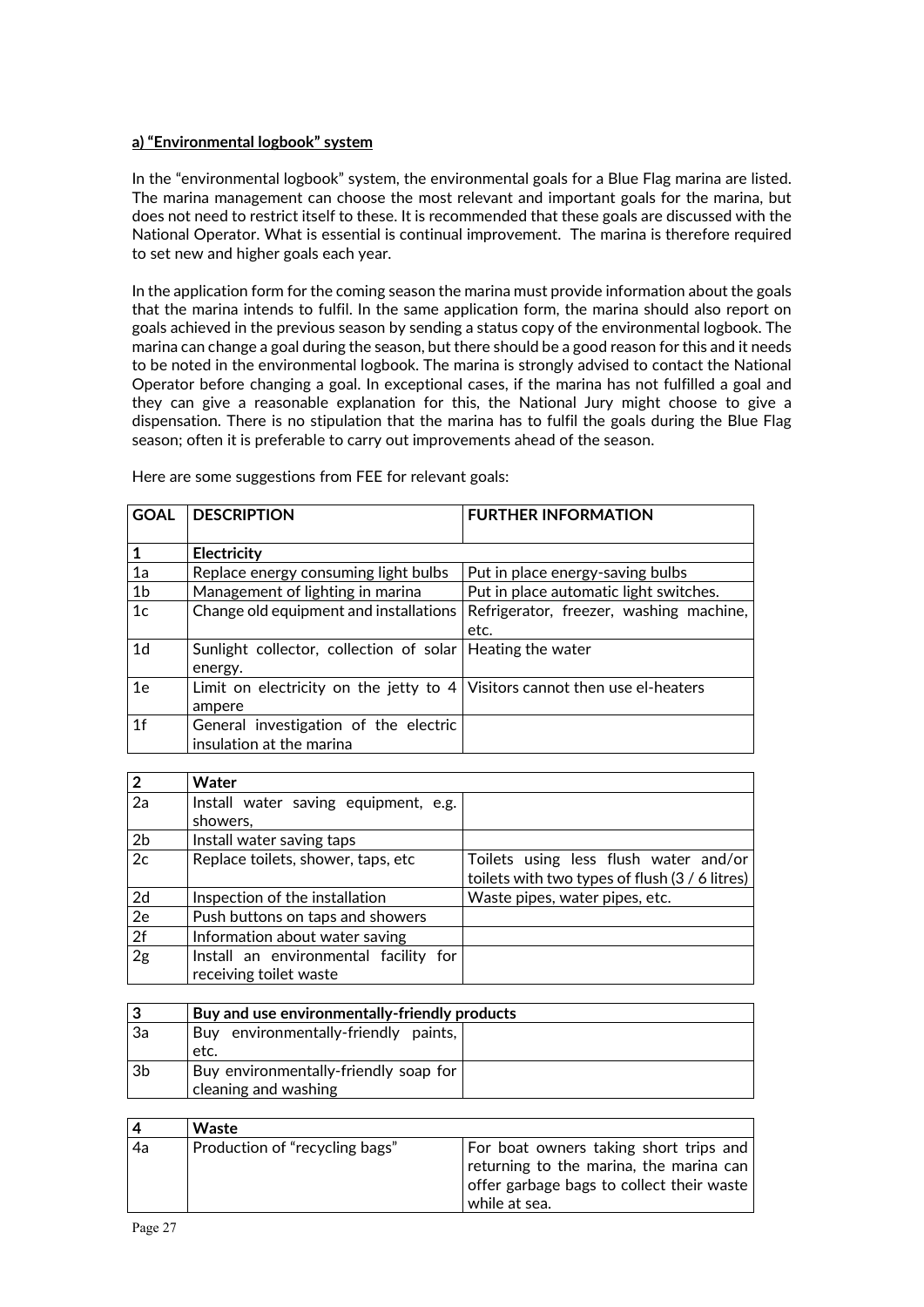| 4 <sub>b</sub> | Litter management and disposal | Separation of organic waste (for compost) |  |  |  |
|----------------|--------------------------------|-------------------------------------------|--|--|--|
|                |                                | and inorganic/toxic waste. Establish      |  |  |  |
|                |                                | additional containers for sorting         |  |  |  |
|                |                                | household waste                           |  |  |  |
| 4c             | Establish compost bins         |                                           |  |  |  |

The environmental logbook looks like this:

#### **Environmental logbook of a Blue Flag Marina**

| l Name of Marina:               | Park Marina   |
|---------------------------------|---------------|
| l Name of responsible person: I | I Brian Jones |
| Year:                           | 2004          |

| Activity | Date           | Goal | Description                                                                                                                                          | Persons<br>involved | Documentation                |
|----------|----------------|------|------------------------------------------------------------------------------------------------------------------------------------------------------|---------------------|------------------------------|
| Goal     | $15 - 01 - 04$ | 1a   | Changing to energy Brian Jones<br>saving bulbs everywhere   Peter Smith<br>in the marina.                                                            |                     |                              |
| Goal     | $15 - 01 - 04$ | 2a   | Change to water saving   Brian Jones<br>showers.                                                                                                     | Peter Smith         |                              |
| Action   | 15-05-04       | 1a   | The bulbs in the office, Brian Jones<br>toilet and in the club were<br>changed. The<br><b>bulbs</b><br>outside will be changed<br>during the season. |                     | Copy of bills and<br>photos. |
| Action   | $30 - 05 - 04$ | 2a   | The<br>showers<br>were<br>changed and at the same<br>time we changed to water<br>saving taps (2b).                                                   | <b>Brian Jones</b>  | Copy of bills and<br>photos. |
| Action   | 25-06-04       | 1a   | The bulbs outside were Brian Jones<br>changed.                                                                                                       |                     | Copy of bills and<br>photos. |

| <b>Goals</b> | $ 01-12-04 1a$ |    | Obtained |  |
|--------------|----------------|----|----------|--|
| obtained     |                | 2a | Obtained |  |

# Further remarks We expect to see savings on the water consumption in 2004.

#### **b) Environmental management system**

If a marina chooses to ensure compliance through an environmental management system, it can either be certified through the official systems (ISO 14001 or EMAS certification system), or the marina can choose a parallel environmental management system as described here. It is always possible, and advisable, to contact the National Operator for more information about environmental management systems.

The environmental management system is a process that can be repeated. The circle looks as follows:

| Environmental |  |
|---------------|--|
| Policy        |  |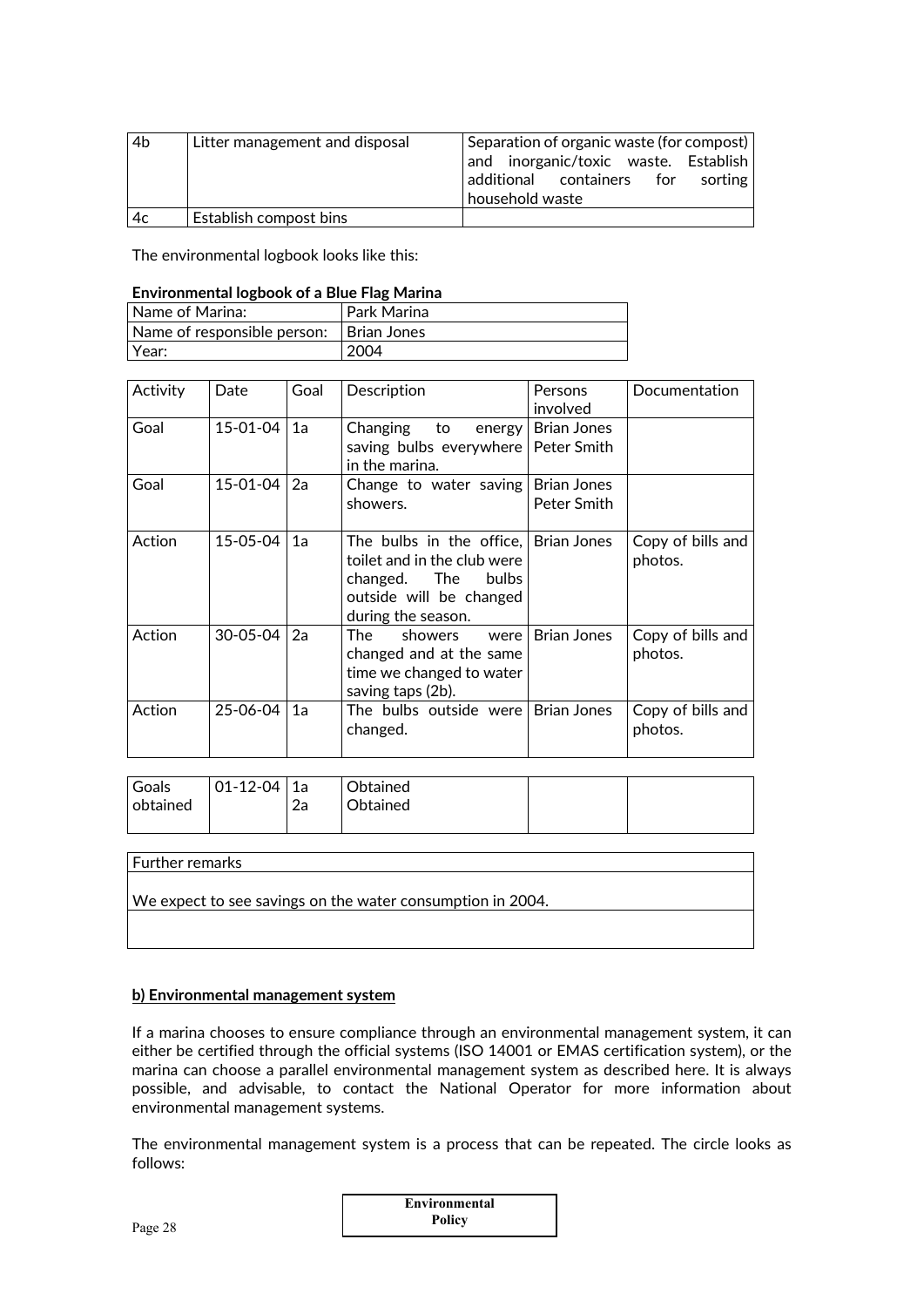

*The Environmental Policy* deals with how the marina can reduce the environmental loads from its activities, and should be a good example of how to inspire the users and other stakeholders to make an active effort in protecting the environment. The marina must itself prioritise the work and goals in correspondence with activities and wishes. There are, however, some recommended areas (water, waste and energy consumption, health and safety issues, and the use of environmentally sound products) which should be addressed.

*Mapping* is an important starting point for further planning and evaluation of the environmental work. The actual environmental load of the marina must be known. It can be beneficial to distinguish between the environmental loads from the marina and from the boats (including guest boats) entering the marina.

In the evaluation of the environmental loads, it is important to be systematic and transparent, to be able to easily recognise the achievements from previous years. The number of environmental factors at the marina is limited and most users can point out the most important factors. The following steps can be used in the overview mapping process:

- Develop an overview of the marina and its immediate surroundings, and imagine an invisible border around the marina.
- Try to determine the environmental loads (in the form of energy, water, materials, waste, etc) entering the designated area of the marina.
- Make a physical examination of the marina where all observed environmental conditions are noted (Which environmental loads are present? Where can the influences be observed? What is the reason for the influences?).

With a well-documented overview of the environmental conditions at the marina, the individual conditions can be dealt with. It is important to identify the most important environmental loads of the marina and determine a reasonable level of detail. It can be a good idea to use pre-defined schemes in the evaluation of the marina to ensure that all relevant issues are included, to be systematic and to track the changes/improvements over the years. It can be useful to have two different schemes, one for the marina (basic operation of the marina) and one for the users (sailors).

When the management plan is produced for the first time, wherever possible, the most important environmental improvements over the past years should be included (energy saving or water saving arrangements, etc.). The information about these improvements can give an indication for new areas of improvements.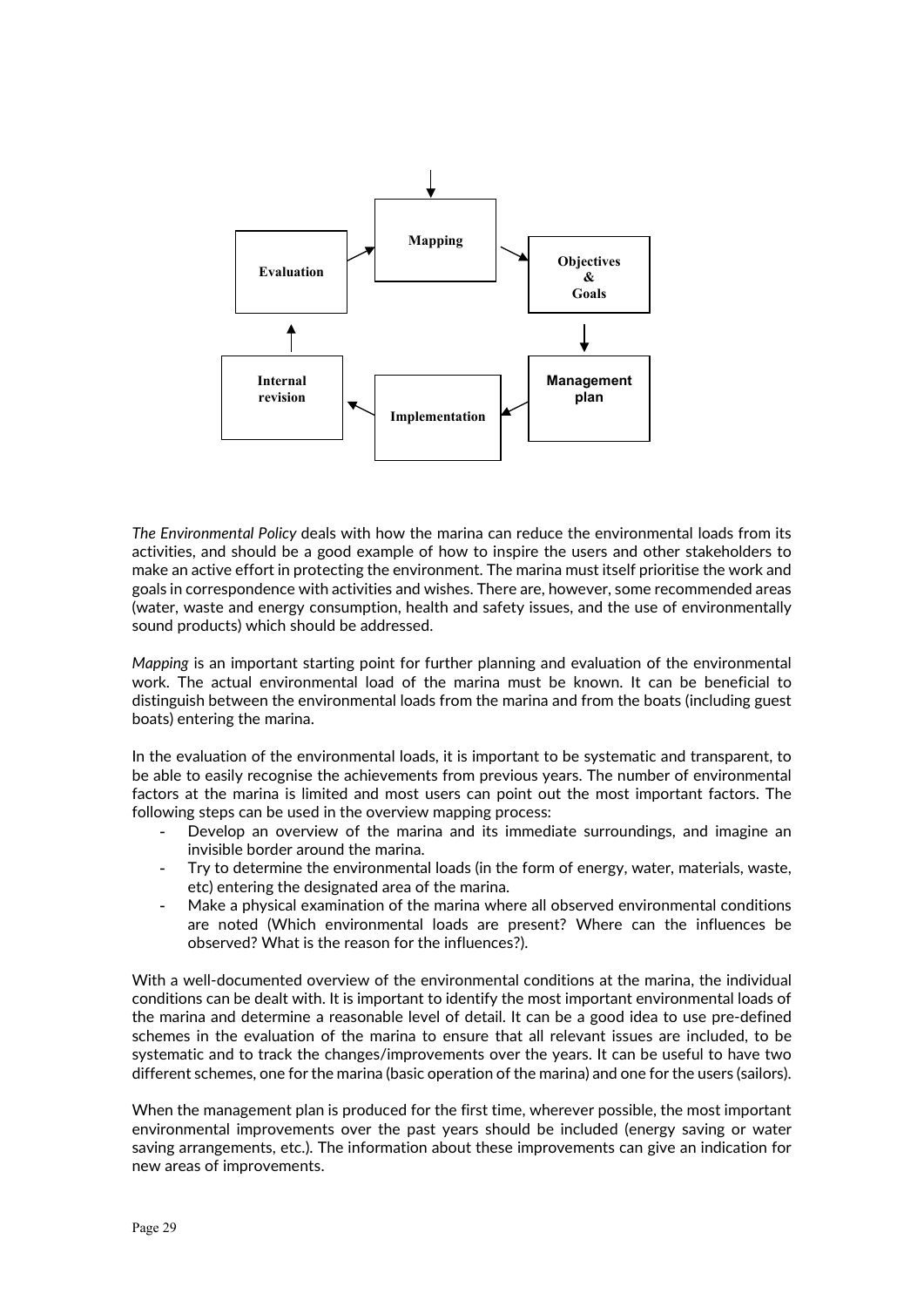*Objectives and goals:* When information about the environmental loads has been ascertained, it is time to consider the handling of the loads and to determine objectives for each of the environmental conditions. In other words, decisions need to be taken about whether to change the observed conditions. This should be followed by decisions regarding the objective, goals for acceptable discharge, waste handling, energy consumption, etc. When deciding on objectives and goals it is important to take into account the overall environmental policy of the marina.

*The management plan:* With the environmental policy and the objectives in place, it is time to decide on the areas to be addressed (with definite priorities) for the coming year. Efforts must be prioritised, because it is often not possible to start on all areas at the same time. During this process, the importance as well as the level of impacts involved and the size of the environmental loads must be taken into consideration. In prioritising, the following issues must be considered:

- Effect (What is the effect to be expected from the effort?)
- Economy (What does it cost? Which savings can be expected? Are there external ways of financing the implementation?)
- Environmental awareness (What effects do the efforts have?)
- Occupational health (Are there advantages for the occupational health?)

Having decided what to do, it is now time to decide how to do it (specification) within a certain timeframe. It can be helpful to draw up a formal scheme of work.

*The implementation* of the management plan may require a change in behaviour of the users and the management of the marina, a change in the code of conduct and the production of new instructions. It is important to inform everybody about the management plan and what is required of everyone.

*The revision/audit* is a means of checking whether the management plans have been fulfilled. An internal revision/audit should therefore involve:

- Check that objectives are achieved
- Check whether the expected effects are obtained
- Investigate the reason and extent of any discrepancies
- Note any unforeseen effects
- Write down observations in the internal revision/audit

*The evaluation* should be published once a year as a tool in the environmental management process, but also in order to promote the improvements externally. The evaluation could contain the following:

- Description of the main environmental loads
- Prior environmental improvements (first year: previously taken initiatives, second year: follow-up to the management plan)
- Environmental policy and objectives
- Environmental management plan

*Continuing the process*: After having been through the process the first year, the effect can be evaluated and the process starts again (at a higher level than the previous year). The most important environmental loads are again determined. The management plan must be reviewed and the observed effects compared with the expected effects. The environmental policy should also be evaluated in order to consider if changes are needed. Then the objectives and the management plan for the next year are decided. The work can include issues as yet unresolved from the previous year.

#### *APPENDIX B: Black list Green Key cleaning products.*

#### **FEE/Green Key**

Blacklist for cleaning products in the Green Key Programme. The Blacklist is prepared by the consultant organisation, Ecoconso.